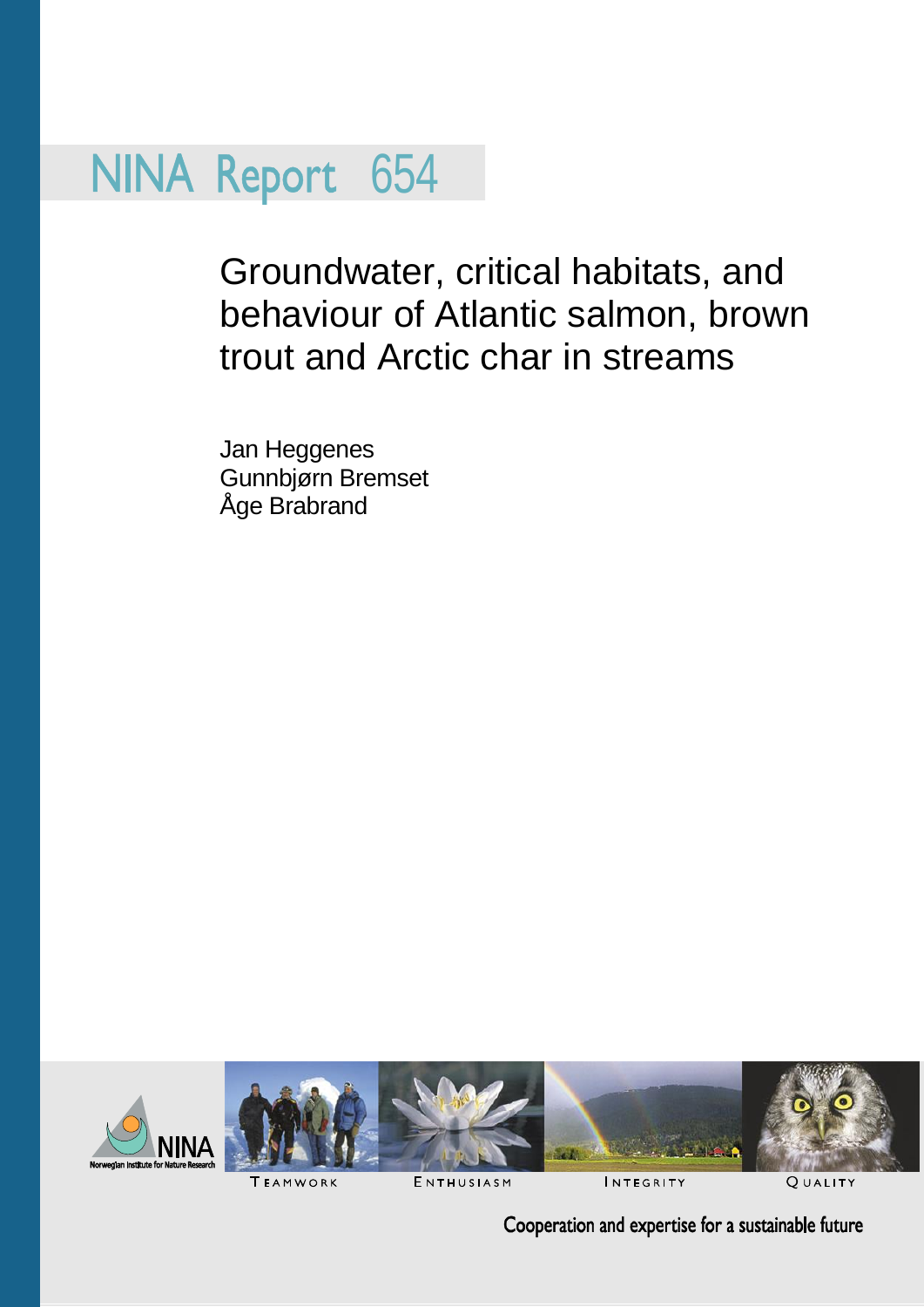#### **NINA Publications**

#### **NINA Report (NINA Rapport)**

This is a electronic series beginning in 2005, which replaces the earlier series NINA commissioned reports and NINA project reports. This will be NINA's usual form of reporting completed research, monitoring or review work to clients. In addition, the series will include much of the institute's other reporting, for example from seminars and conferences, results of internal research and review work and literature studies, etc. NINA report may also be issued in a second language where appropriate.

#### **NINA Special Report (NINA Temahefte)**

As the name suggests, special reports deal with special subjects. Special reports are produced as required and the series ranges widely: from systematic identification keys to information on important problem areas in society. NINA special reports are usually given a popular scientific form with more weight on illustrations than a NINA report.

#### **NINA Factsheet (NINA Fakta)**

Factsheets have as their goal to make NINA's research results quickly and easily accessible to the general public. The are sent to the press, civil society organisations, nature management at all levels, politicians, and other special interests. Fact sheets give a short presentation of some of our most important research themes.

#### **Other publishing**

In addition to reporting in NINA's own series, the institute's employees publish a large proportion of their scientific results in international journals, popular science books and magazines.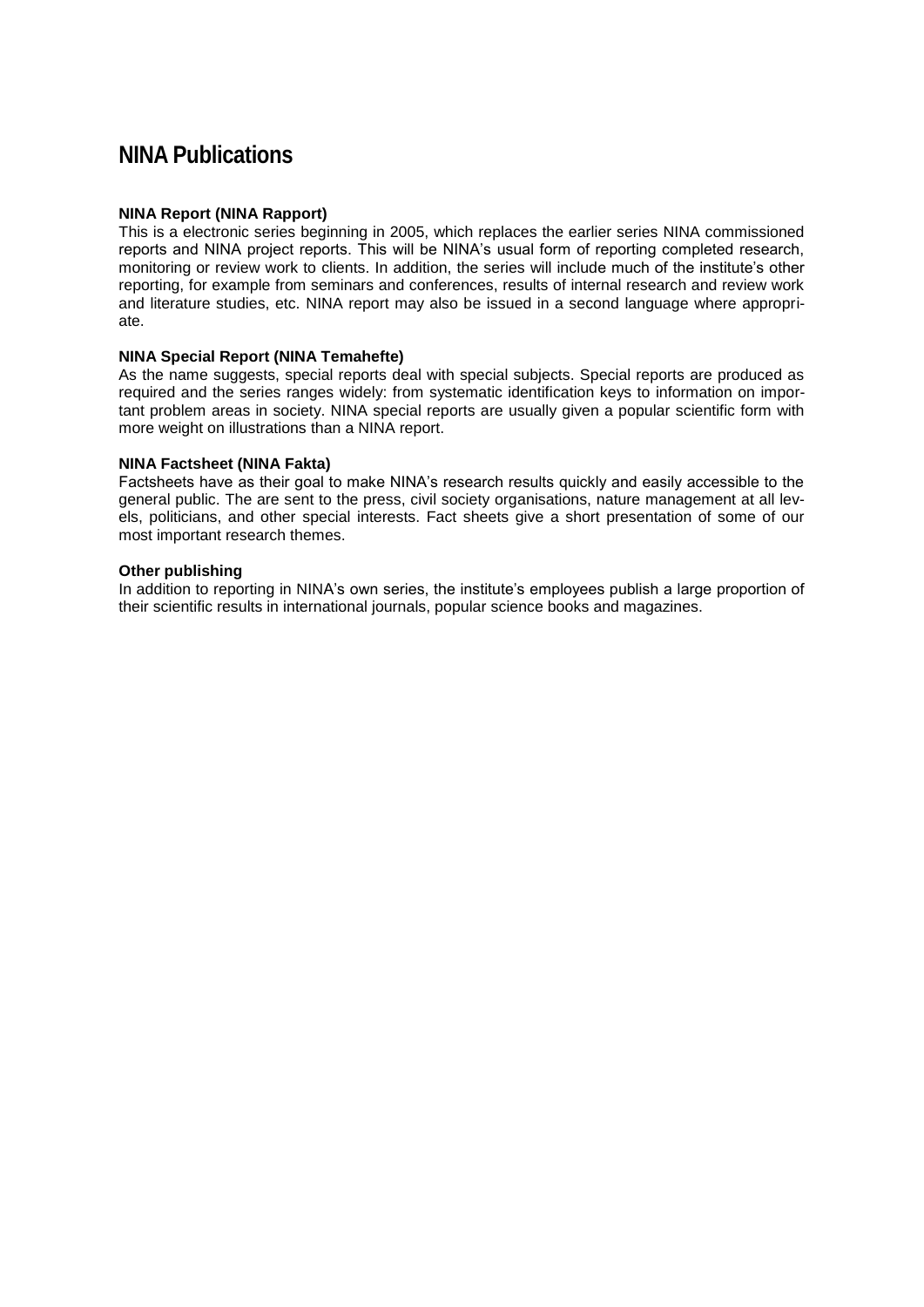**Norwegian Institute for Nature Research**

## Groundwater, critical habitats, and behaviour of Atlantic salmon, brown trout and Arctic char in streams

Jan Heggenes Gunnbjørn Bremset Åge Brabrand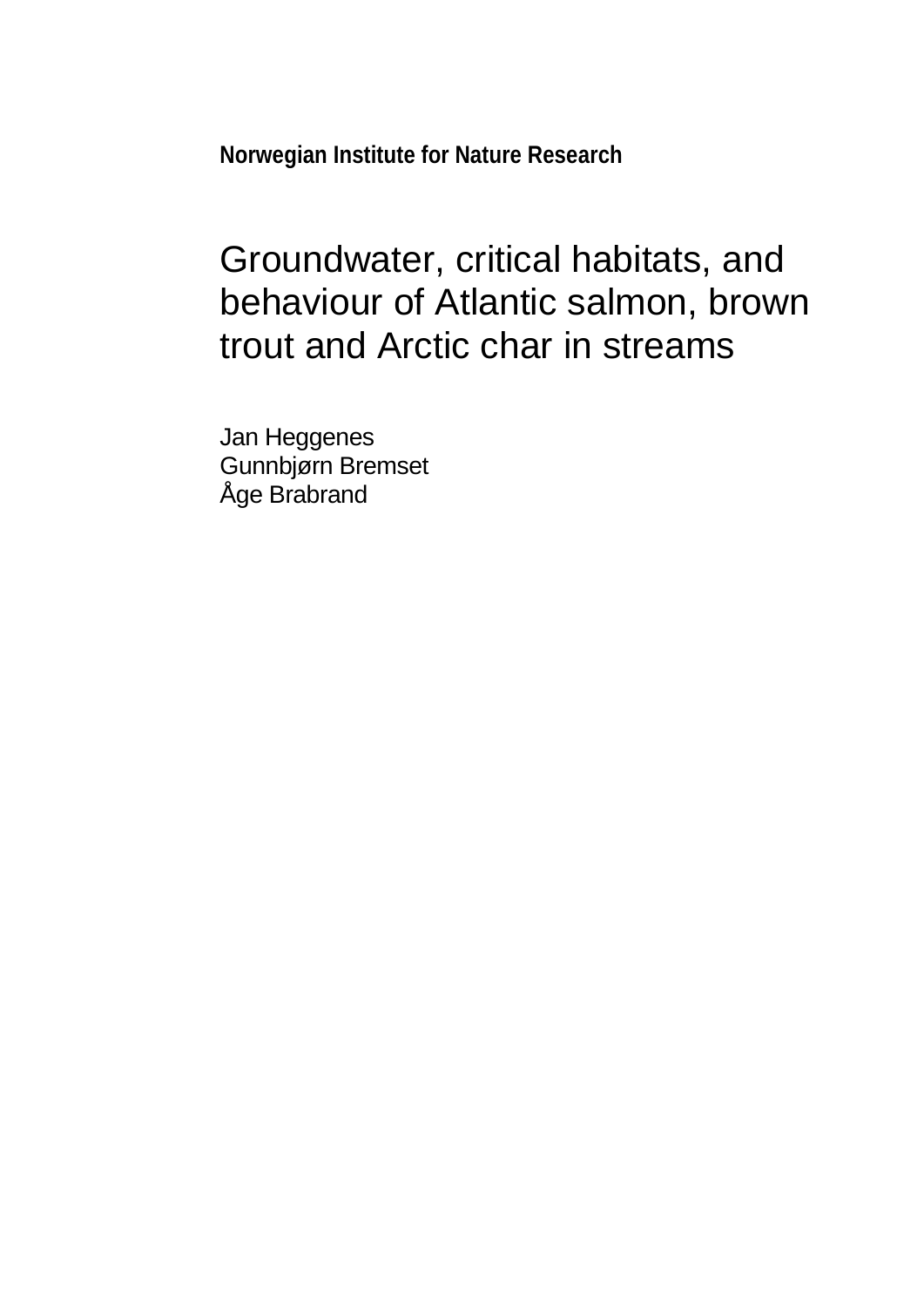Heggenes, J., Bremset, G. & Brabrand, Å. 2011. Groundwater, critical habitats, and behaviour of Atlantic salmon, brown trout and Arctic char in streams. – NINA Report 654, 28 pp.

Trondheim, December 2010

ISSN: 1504-3312 ISBN: 978-82-426-2235-8

COPYRIGHT © Norwegian Institute for Nature Research The publication may be freely cited where the source is acknowledged

AVAILABILITY Open

PUBLICATION TYPE Digital document (pdf)

QUALITY CONTROLLED BY Ola Ugedal

SIGNATURE OF RESPONSIBLE PERSON Research director Kjetil Hindar (sign.)

CLIENTS Directorate for Nature management (DN) Norwegian Institute for Water Research (NIVA)

CLIENTS' CONTACT PERSON Jarle Steinkjer (DN) Atle Hindar (NIVA)

KEY WORDS

- Groundwater
- Streams
- Substrate
- Hyporheic zone
- Juveniles
- Salmon
- Trout
- Char

#### CONTACT DETAILS

#### **NINA head office** Postboks 5685 Sluppen NO-7485 Trondheim Norway Phone: +47 73 80 14 00 Phone: +47 73 80 14 00 Fax: +47 73 80 14 01

**NINA Oslo** Gaustadalléen 21 NO-0349 Oslo Norway Fax: +47 22 60 04 24

#### **NINA Tromsø**

Framsenteret NO-9296 Tromsø Norway Phone: +47 77 75 04 00 Fax: +47 77 75 04 01

#### **NINA Lillehammer**

Fakkelgården NO-2624 Lillehammer Norway Phone: +47 73 80 14 00 Fax: +47 61 22 22 15

www.nina.no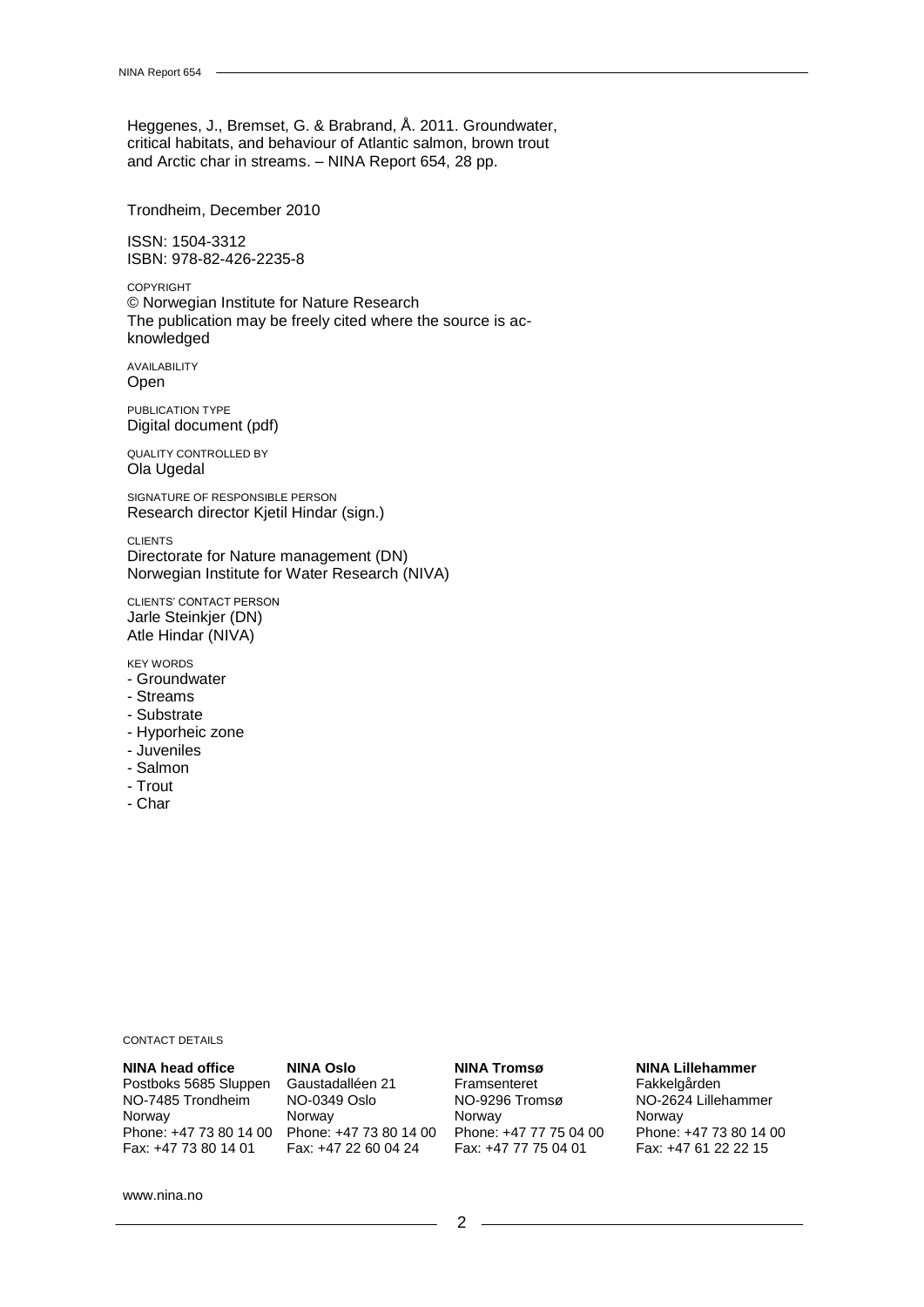#### **Abstract**

Heggenes, J., Bremset, G. & Brabrand, Å. 2010. Groundwater, critical habitats, and behaviour of Atlantic salmon, brown trout and Arctic char in streams. – NINA Report 654, 28 pp.

Streams are characterized by turbulent hydraulic forces, varying discharge and temperatures, short water retention times, bedload transport and dynamic channel morphology. Alluvial groundwater is more stable with laminar flow, longer residence times, less variable temperatures, and constant sediment structure. Surface waters and groundwaters are closely connected in the hyporheic ecotone which can act as a source or sink, depending on complex physical and chemical spatial and temporal patch characteristics, direction and volume of flows, in-substrate pore space and connectivity, and movement patterns of organisms. Outflowing groundwater provides base flows, differs in temperature, dissolved oxygen levels and water quality from the surface water. Areas of groundwater inflow may at times provide moderated habitat conditions and possibly refugia for mobile stream salmonids.

A literature review suggests that groundwater may be important to salmonids by 1) modulating temperatures, 2) influencing water quality (nutrients, oxygen), 3) providing river base flows, and 4) providing refugia. It is well documented that salmonids may use groundwater inflow sites for behavioural thermoregulation to avoid near-lethal temperatures, and maintain energetically favourable body temperatures. Such thermoregulation may be effected through short vertical movements into the substrate, in particular for small fish, or through longer longitudinal movements. Such behaviour is observed during summer high temperatures and low flows, and at the onset of winter and ice formation. Actual field documentation varies among species, but it is likely a general behavioural strategy in mobile salmonids. Because of the local complexity in surface-subsurface and hyporheic flow connectivity and pattern in space and time, *in situ* studies are required. Spawning site selection, egg burial, overwinter egg survival and hatching time may be affected by groundwater inflow. However, the spatial and temporal complexity of groundwater flow integrated over time is a research challenge. It is well documented that groundwater flow may be critical in lacustrine spawning habitats. A general conclusion cannot be reached for lotic spawning habitats, probably because it varies locally.

The importance of groundwater in providing baseflows in summer and winter is rather obvious. Evidence with respect to the hyporheic refuge hypothesis is scarce and equivocal. Increasing evidence corroborates the function of the hyporheic zone, and associated groundwater flows, as a refugium for macroinvertebrates during low flow events in summer. However, little is known as to how young salmonids may use the hyporheic habitat in summer. In winter, the hyporheic zone is largely a daytime refuge for stream salmonids. Surprisingly, there is a lack of studies to substantiate the hypothesis that fish and macroinvertebrates may take refuge in the hyporheic zone in response to other environmental stressors, e.g. adverse chemical conditions.

Jan Heggenes & Åge Brabrand, Freshwater Ecology and Inland Fisheries Laboratory, Natural History Museums, University of Oslo, PO Box 1172 Blindern, 0318 Oslo, Norway

Gunnbjørn Bremset, Norwegian Institute for Nature Research, PO Box 5685 Sluppen, 7485 Trondheim, Norway

[Jan.Heggenes@hit.no; Age.Brabrand@nhm.uio.no;](mailto:Gunnbjorn.Bremset@nina.no) Gunnbjorn.Bremset@nina.no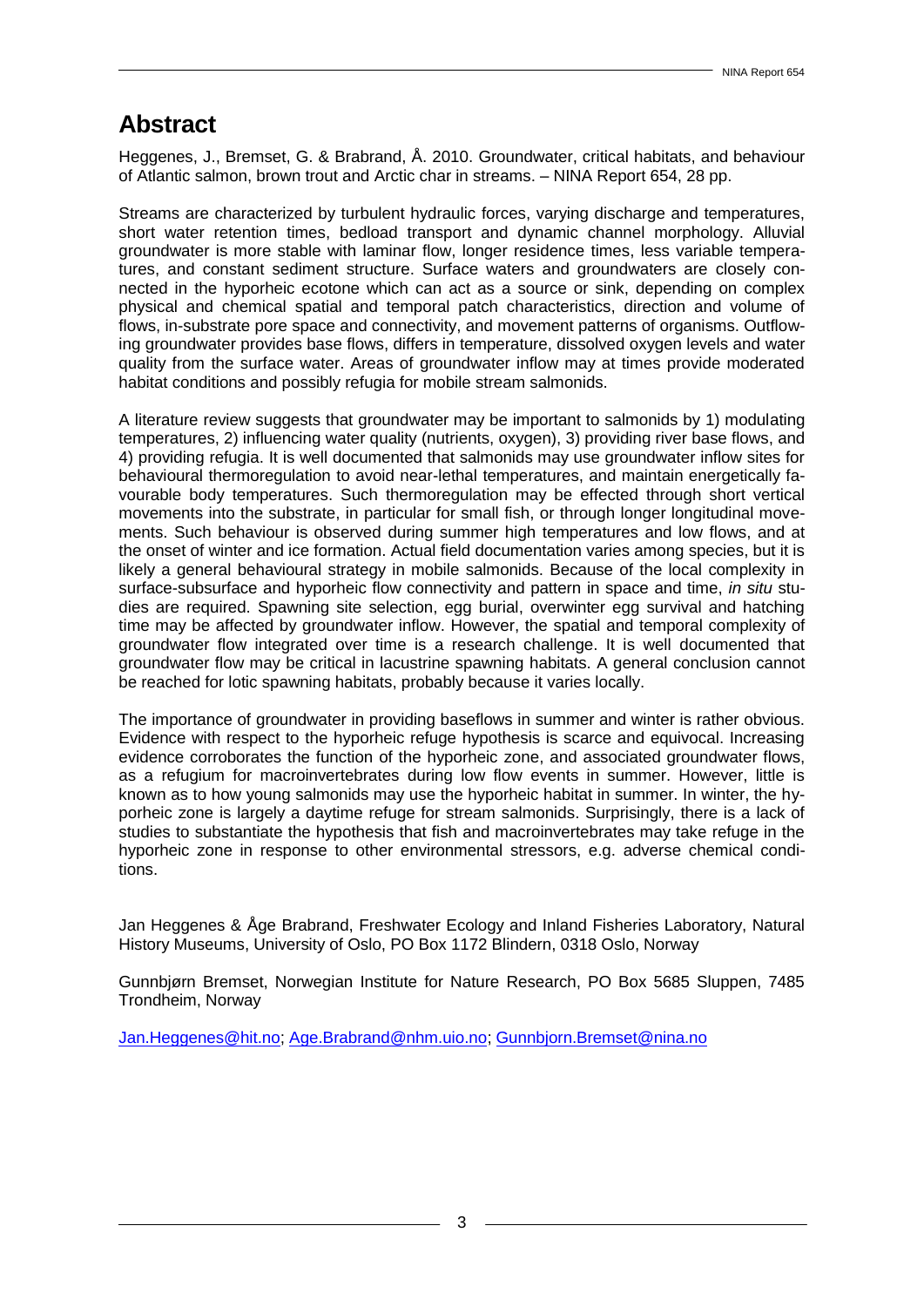### **Sammendrag**

Heggenes, J., Bremset, G. & Brabrand, Å. 2010. Groundwater, critical habitats, and behaviour of Atlantic salmon, brown trout and Arctic char in streams. – NINA Rapport 654, 28 sider.

Rennende vann er karakterisert av turbulens, fluktuerende vannføring og temperatur, kort oppholdstid, sedimenttransport og dynamisk elvemorfologi. Alluvialt grunnvann er mer stabilt med laminære strømningsforhold, har lengre oppholdstid, mindre temperaturvariasjon og konstant sedimentstruktur. Utstrømmende grunnvann gir en utjevning i tilsiget (basisvannføring), og skiller seg fra overflatevannet i temperatur, oksygeninnhold og vannkvalitet. Områder med grunnvannstilstrømming kan i perioder føre til endret habitat og kan utgjøre refugier for elvelevende laksefisk og andre mobile organismer.

En litteraturgjennomgang gir indikasjoner på at grunnvann kan være viktig for laksefisk gjennom 1) utjevning av temperaturforhold, 2) påvirkning av vannkvalitet (næringssalter, oksygen), mer stabil vannføring og 4) tilgang på refugier. Det er godt dokumentert at laksefisk gjennom atferdsbasert temperaturregulering benytter områder med grunnvanns for å unngå subletale vanntemperaturer, slik at fiskene opprettholder kroppstemperaturer som er energetisk gunstige. Slik temperaturregulering kan oppnås gjennom kortere, vertikale forflytninger i bunnsubstratet, eller gjennom lengre forflytninger mellom vassdragsavsnitt. Det er observert slike atferdsmønstre i perioder om sommeren med høye temperaturer og lav vannføring, og likedan i perioder med isdannelse tidlig på vinteren. Det empiriske grunnlaget fra naturlige forhold varierer hos de ulike artene, men aktive forflytninger er trolig en generell strategi hos elvelevende laksefisk.

Overgangssonen mellom overflatevann og grunnvann viser stor variasjon i tid og rom, der vannføring, tilsig og geologi i bunn, bredd og nedbørfelt har stor betydning. Det er derfor nødvendig å gjennomføre feltbaserte studier. Viktige bestandsparametrer som valg av gyteområde, graving av gytegroper, eggoverlevelse og klekketidspunkt kan påvirkes av grunnvannstilførsel. På grunn av temporal og spatial kompleksitet i grunnvannsforekomster er det en forskningsmessig utfordring å gjennomføre gode felteksperimenter. Det er godt dokumentert at grunnvannstilførsel er avgjørende for gyting i innsjøhabitat. På grunn av store lokale variasjoner er det ikke mulig å trekke en generell konklusjon for gytehabitat i rennende vann.

Det er åpenbart at grunnvann er viktig for å gi stabil vanntilstrømming gjennom året. Det er flere studier som viser at den hyporeiske sonen fungerer som et refugium for bunndyr i lavvannsperioder om sommeren. Imidlertid er det dårligere kjent i hvilken grad juvenil laksefisk benytter dette habitatet om sommeren. Om vinteren er den hyporeiske sonen i hovedsak et dagrefugium for juvenil laksefisk. Overraskende nok er det mangel på studier på hvordan fisk og bunndyr kan benytte hyporeisk sone som refugium ved ulike typer miljøstress, som eksempelvis ved alvorlige endringer i vannkvalitet (forsuring, kjemikalieutslipp mv.).

Jan Heggenes & Åge Brabrand, Laboratorium for ferskvannsøkologi og innlandsfiske, Naturhistorisk museum, Universitetet i Oslo, Postboks 1172 Blindern, 0318 Oslo

Gunnbjørn Bremset, Norsk institutt for naturforskning, Postboks 5685 Sluppen, 7485 Trondheim

[Jan.Heggenes@hit.no; Age.Brabrand@nhm.uio.no;](mailto:Gunnbjorn.Bremset@nina.no) Gunnbjorn.Bremset@nina.no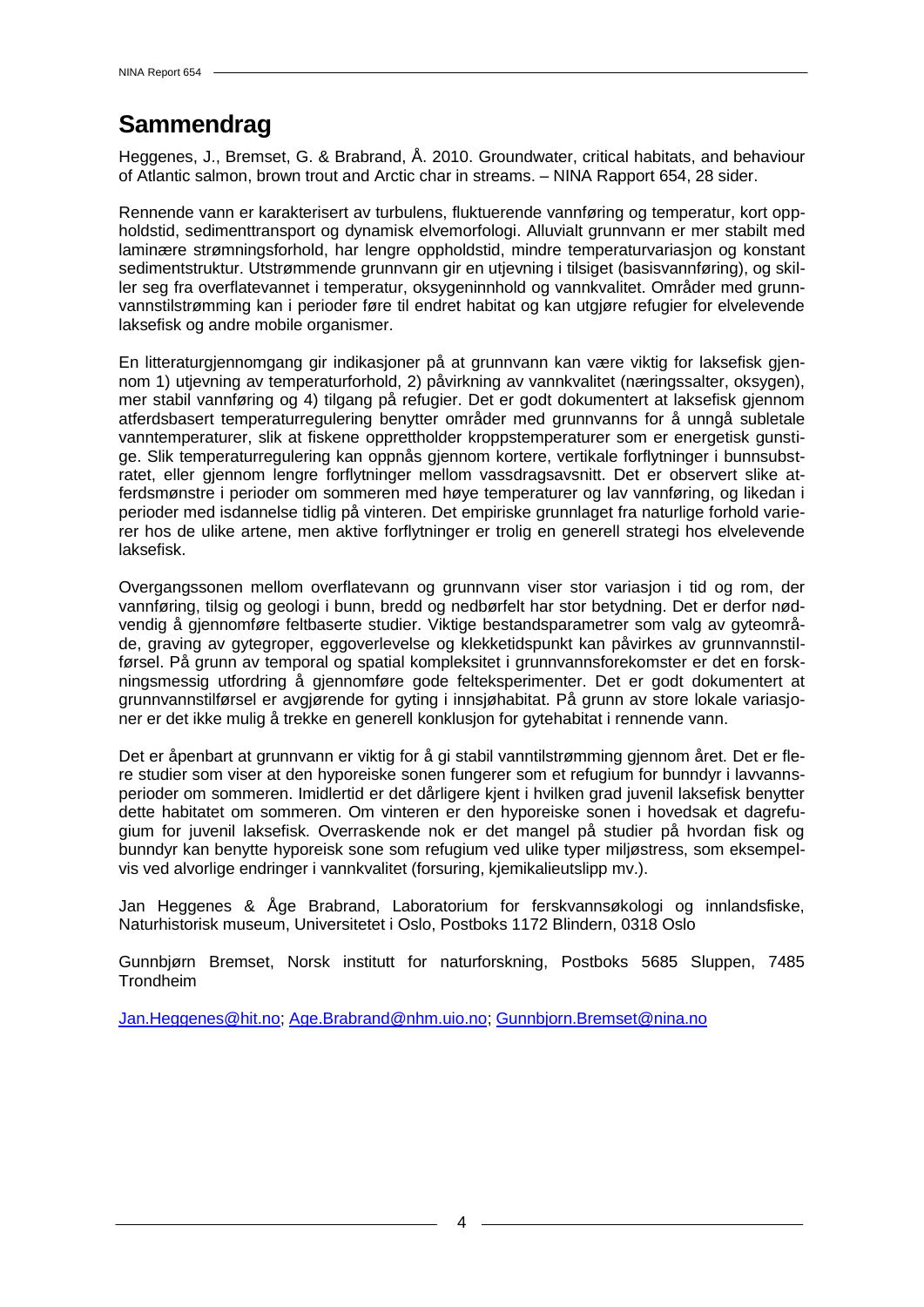### **Contents**

| 1            |                                                                   |
|--------------|-------------------------------------------------------------------|
| $\mathbf{2}$ |                                                                   |
| 3            |                                                                   |
| 4            |                                                                   |
| 5            | Microhabitat and behavioral movements in heterogeneous streams 12 |
| 6            |                                                                   |
| 7            |                                                                   |
| 8            |                                                                   |
| 9            |                                                                   |
| 10           |                                                                   |
| 11           |                                                                   |
| 12           |                                                                   |
|              |                                                                   |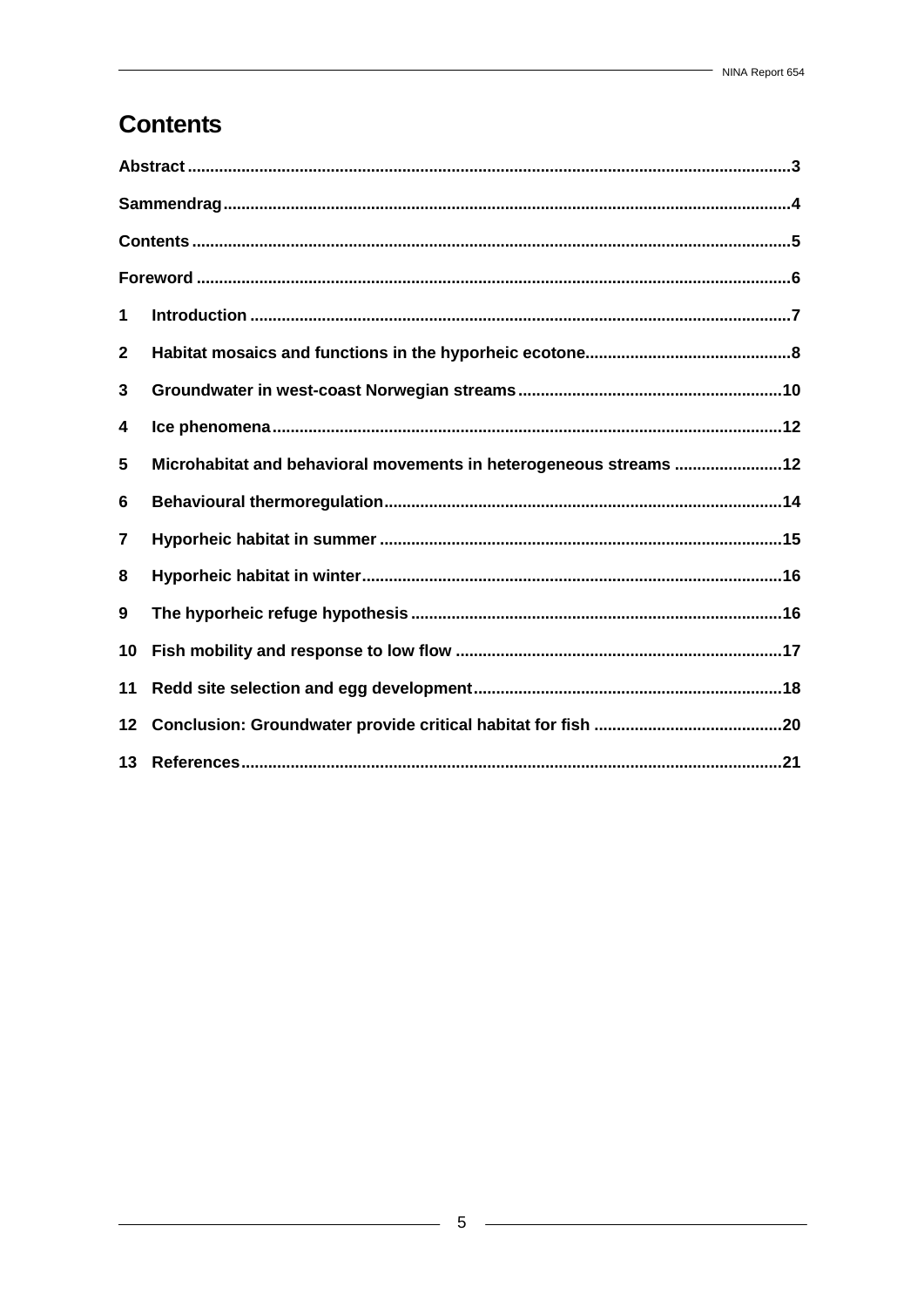### **Foreword**

This project has been financed by research fundings from Directorate for Nature Management (DN), administrated by Atle Hindar at Norwegian Institute for Water Research (NIVA). The literature review has been conducted by Jan Heggenes in collaboration with Åge Brabrand and Gunnbjørn Bremset

The project is a part of a long-term research program focusing on the consequences of groundwater influx on eradication measures in rivers infected by *Gyrodactylus salaris*. Other parts of this program have focused on hydrological aspects, movements and abundance of juvenile salmonids in groundwater-fed areas of rivers and streams.

Trondheim, December 2010

Gunnbjørn Bremset, project manager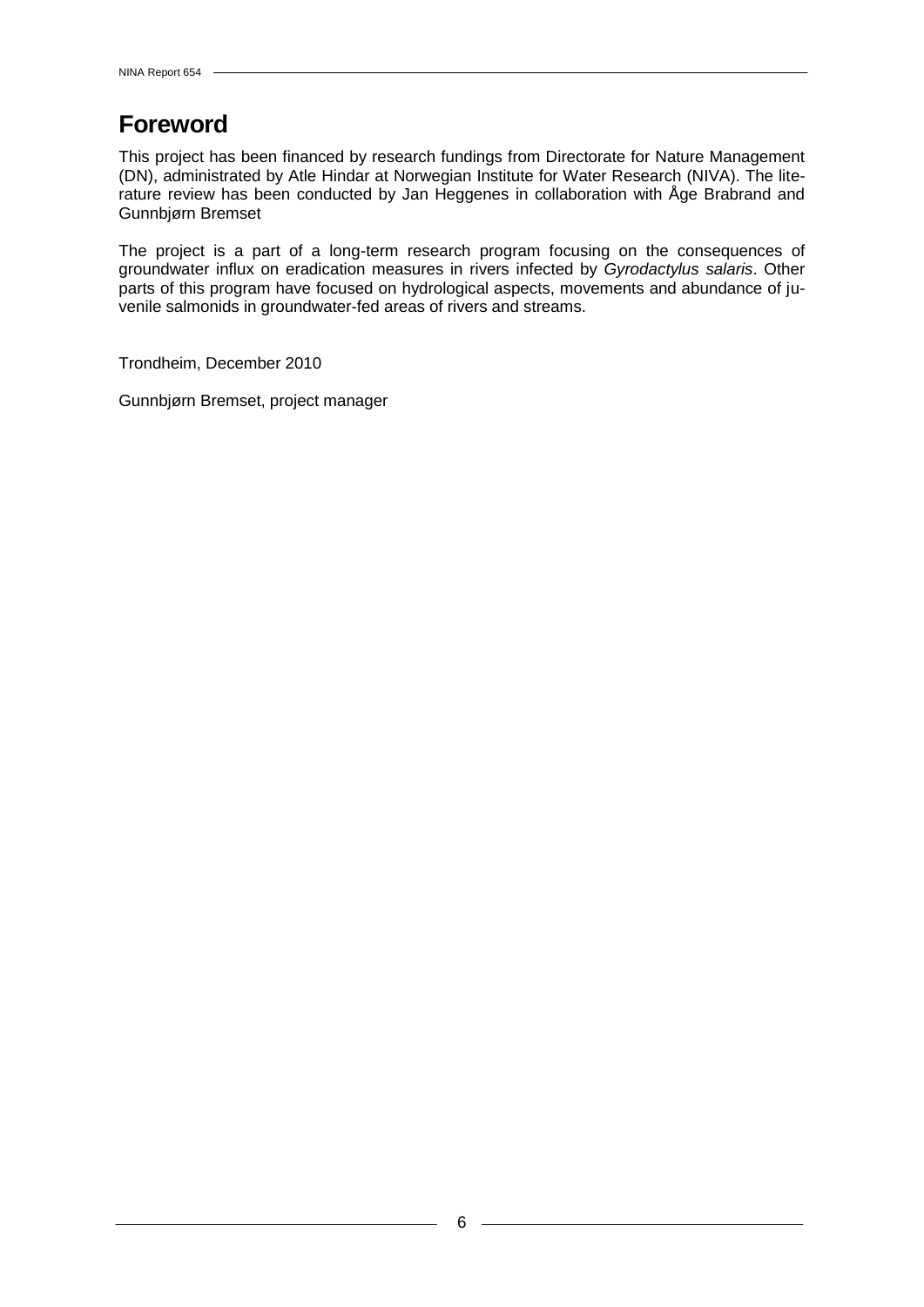### **1 Introduction**

Spatial and temporal distribution of source and sink habitats influence population regulation (e.g. Pulliam 1988). Particularly important habitats for an organism may have limited distribution in space and/or time, and therefore be deemed critical habitats. An understanding of the availability and use of such critical habitats is a prerequisite for conservation and wise management of species. The limited availability in space and time of such critical habitats and their use, however, also imply that they may be difficult to identify and characterize. In the recreationally and economically important freshwater salmonids, habitat and related individual fish behaviours may influence population regulation for example in salmon and trout (e.g. Milner et al. 2003). Because of their wide distribution and varied life histories in streams in northern temperate climates, they may experience extreme temporal (e.g. spates and summer droughts; Elliott 1994, winter temperatures and ice; Huusko et al. 2007) and spatial (e.g. stream order, substrates and micro-currents; Heggenes et al. 1999, Armstrong et al. 2003) habitat variation.

Rivers are characterized by turbulent hydraulic forces, varying discharge and temperatures, short water retention times, changing chemical conditions, bedload transport and dynamic channel morphology (e.g. Brunke & Gonser 1997, Power et al. 1999, Sear et al. 1999). In contrast, alluvial groundwater systems are more stable with laminar flow, long residence times, and largely constant sediment structure. Hydrologically, however, surface waters and groundwaters are closely connected in the hyporheic ecotone (e.g. Malard et al. 2002, Boulton 2007). This river-groundwater interface can act as a source or sink, depending on physical and chemical patch characteristics. Important factors are the direction and volume of flows and the usable in-substrate pore space and connectivity, in addition to patch stability (life span) and movement patterns of organisms. Outflowing (exfiltrating) groundwater can provide base flows, differ in temperature, dissolved oxygen levels and water quality from the surface water, be enriched in nutrients and prevent siltation (Brunke & Gonser 1997, Power et al. 1999). Consequently, areas of groundwater inflow may at times provide moderated habitat conditions and even refugia for stream salmonids that can easily respond to intermittent habitat conditions by behavioural movements (Økland et al. 2004, Heggenes et al*.* 2007). Interestingly, it has also been suggested that the hyporheic zone may act as shelter for benthos against anthropogenically induced toxic pulses (Jeffrey et al. 1986).

In this review we emphasize how juvenile trout, salmon and char may respond to spatiotemporal heterogeneous habitat conditions by behavioural movements, and the functional importance of the river-groundwater ecotone for these fish species. More specifically, the work was induced by the repeatedly negative results of attempted chemical treatment to eradicate the ectoparasite *Gyrodactylus salaris* from some west coast and northern rivers in Norway (Koestler & Brabrand 2001, Brabrand et al. 2005). Could infected juvenile salmon and Arctic char survive treatment periods in groundwater refugia, giving rise to re-infection of the salmon population?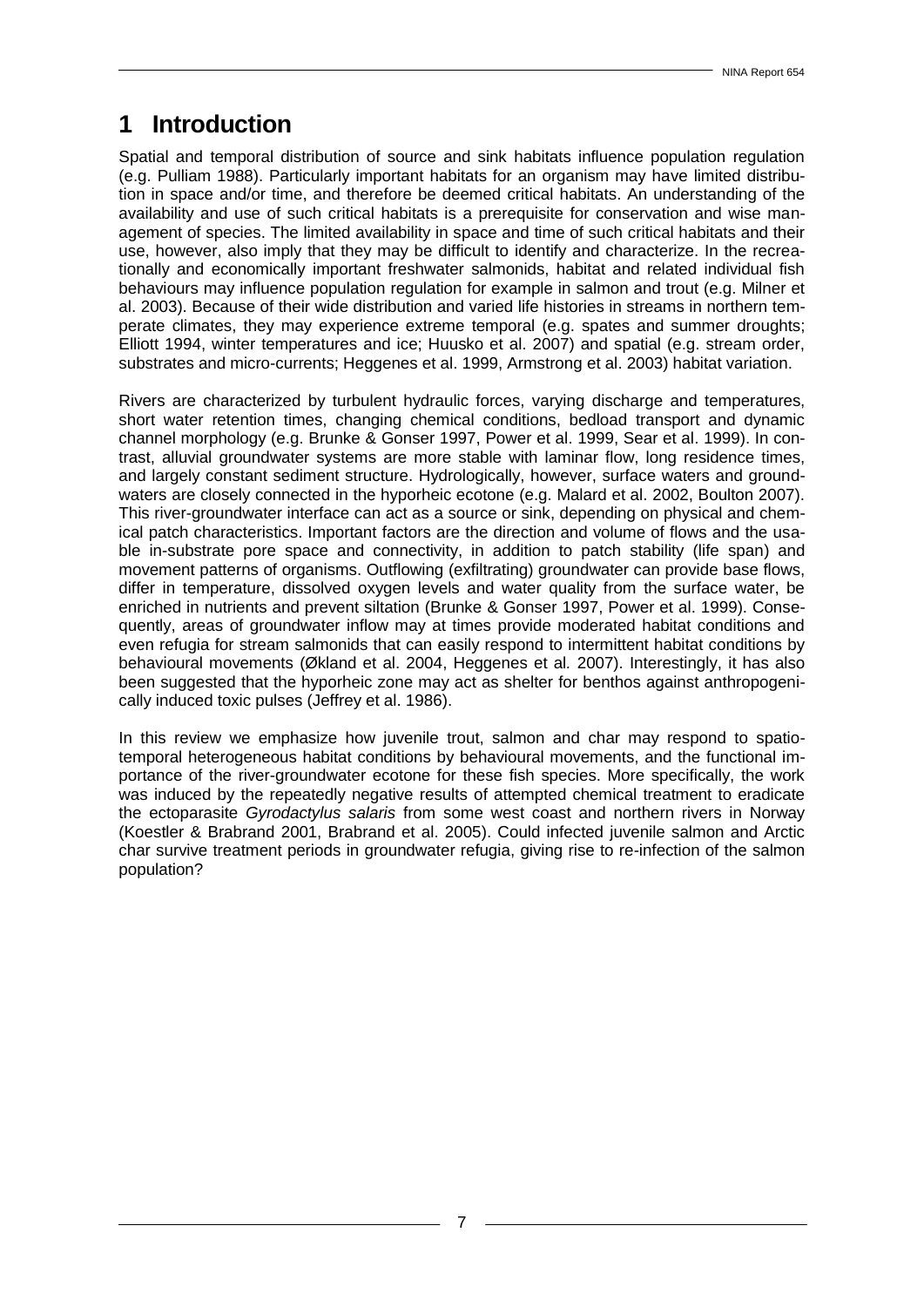#### **2 Habitat mosaics and functions in the hyporheic ecotone**

Traditionally, groundwater and rivers have been treated as distinct entities (e.g. Brunke & Gonser 1997, Boulton et al. 1998). However, a number of review papers over the last decade have pointed out the vertical connection and functional role and significance of the hyporheic zone (e.g. Brunke & Gonser 1997, Boulton et al. 1998, Malard et al. 2002, Boulton 2007). This vertical dimension remains understudied compared to longitudinal and lateral connectivity, perhaps for logistic and conceptual reasons. The streambed has been and is in many studies conveniently seen as a layer of uniform thickness and low saturated hydraulic conductivity (Leek et al. 2009), but it is not. The relative influx of surface water and groundwater is controlled by dynamic processes operating over a variety of spatial and temporal scales (Boulton et al. 1998, Alexander & Caissie 2003, Greig et al. 2007).

Additionally, hyporheic zone gradients can be characterized by hydrological, chemical, zoological and metabolic criteria, making construction of static concepts to represent ecological processes, difficult (Brunke & Gonser 1997). This may explain why there appear to be sufficient review and conceptual papers to justify much research (e.g. Orghidan 1959, Hynes 1983, Brunke & Gonser 1997, Boulton 2007), but surprisingly few empirical studies to substantiate a number of assumptions and speculations about the groundwater-river ecotone (Malard et al. 2002). Luckily this seems to be changing now (see below).

Recent empirical studies indicate the complexity and spatial patchiness of the hyporheic ecotone (Malard et al. 2002). New, improved sampling methods on relevant, i.e. generally small spatial scales (cm) have contributed importantly (Leek et al. 2009, Malcolm et al. 2009). Many, perhaps most rivers and streams are characterized by both vertical and longitudinal spatial heterogeneity within the streambed. For example, Leek et al. (2009) documented a high level of spatial heterogeneity (three orders of magnitude) in hydraulic conductivity (K) (**Figure 1**). They conclude such heterogeneity directly affects surface- and groundwater exchange and can have ecological implications for biogeochemical transformations, nutrient cycling, organic matter decomposition, and reproduction of gravel spawning fish. Indeed, both spatial (cm) and temporal (hours, days) fine scale variability of hyporheic hydrochemistry, in particular dissolved oxygen, appear to be common (**Figure 2**), and may affect e.g. egg survival in gravel spawning salmonids (Greig et al. 2007, Soulsby et al. 2009, Malcolm et al. 2009,). This variation is dynamic, depending on the relative contributions of fluxes of surface water and groundwater through the hyporheic zone, producing a fine scale spatio-temporal habitat mosaic. Brunke & Gonser (1997) conclude that "…*ecological studies…of the river-groundwater interface reveal an extraordinary patchiness and variability owing to the inherent heterogeneity of the physical parameters*."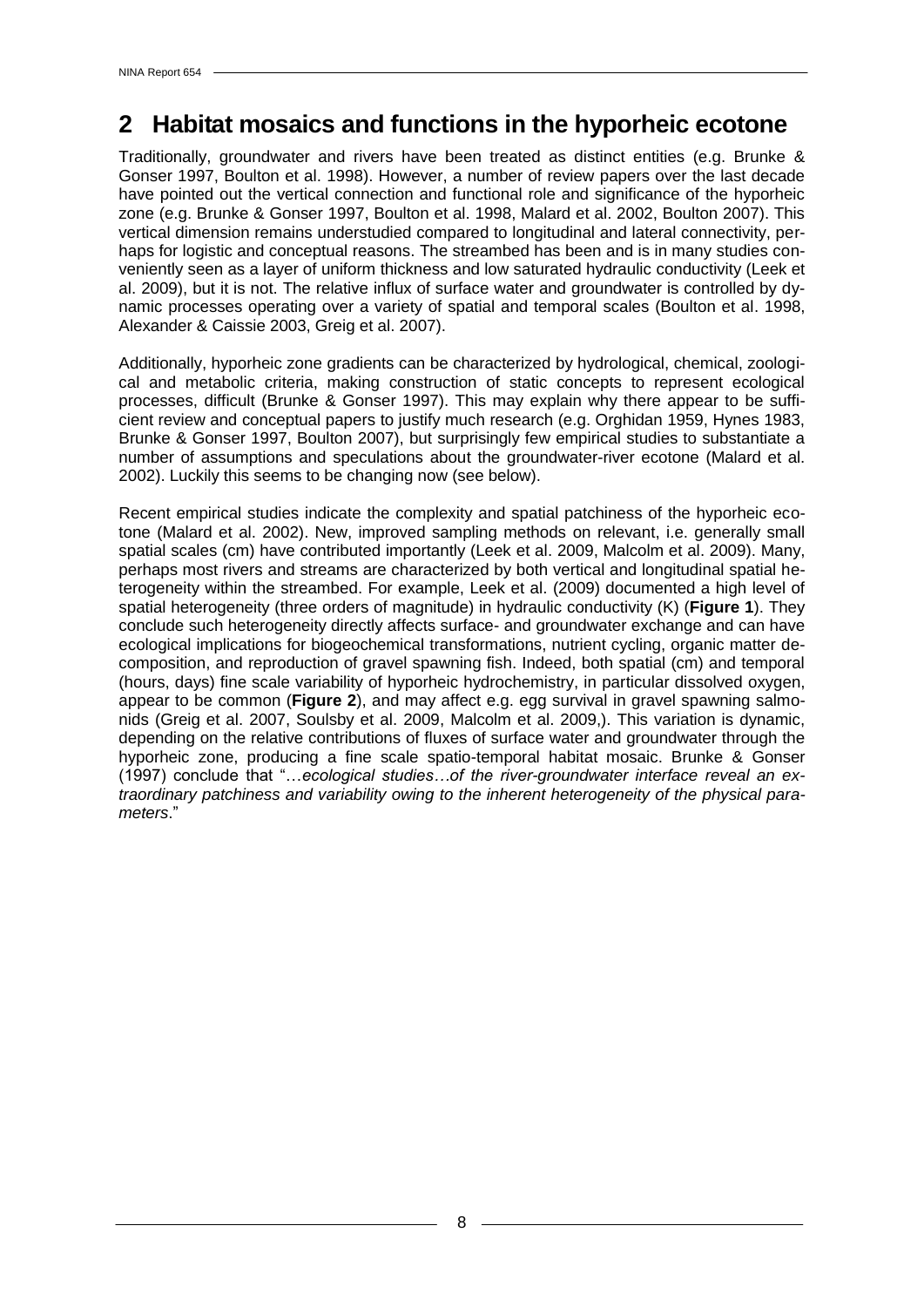

*Figure 1. Saturated hydraulic conductivity (m d<sup>-1</sup>) at a 50 m stream site for the depth interval (a) 0.30-0.45 m, (b) 0.6-0.75 m, and (c) 0.9-1.05 m (Leek et al. 2009).*



*Figure 2. Dissolved oxygen dynamics in a small stream and hyporheic zone in January 2005. Note the spatial and temporal scales (Soulsby et al. 2009).*

9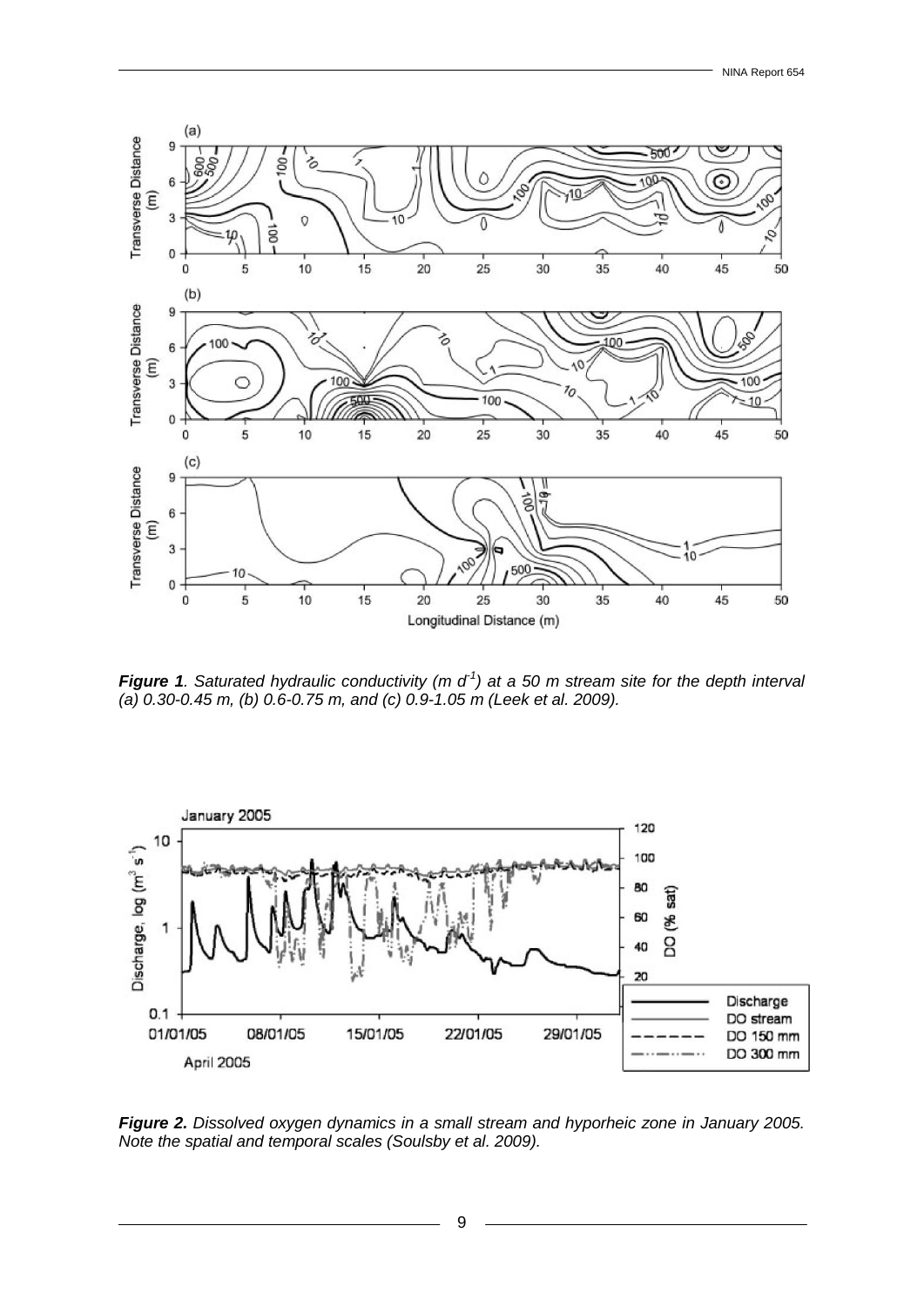The hyporheic interstices are functionally a part of both the stream and groundwater ecosystems. The functional importance of the hyporheic zone for fish (and hyporheic assemblages) is largely controlled by the interstitial spaces (substratum composition: particle size, heterogenity), flow rates and direction, sediment stability, and hydrological exchange processes determining temperatures, dissolved oxygen, and nutrients (e.g. Brunke & Gonser 1997, Boulton 2007). Boulton (2007) even suggest that these factors may form the basis for a habitat classification scheme (with associated conservation and management advantages), but does not work this out.

Thus the hyporheic zone may provide its inhabitants (e.g. Hansen 1975, Brunke & Gonser 1997, Malcolm et al. 2003):

- low velocity micro-niches (energy, shear stress),
- protection against extreme temperatures (winter ice formation, physiologically dangerous summer temperatures),
- protection against dessication,  $\bullet$
- protection from large predators, and
- provide stable substrates during bedload movement

#### **3 Groundwater in west-coast Norwegian streams**

Westcoast, northern glacial areas are characterized topographically by deep confined valleys and steep sides, and geologically by (side- and end-) moraines, i.e. unsorted sediments, and old valley floors filled with glacial and alluvial deposits (**Figure 3**). With respect to influx of groundwater, geological mapping along the river shore should focus on three factors. First, topography will provide the potential for an aquifer and hydrostatic pressure differences. Second, geological heterogeneity will produce a potential for local underwater spring sites of groundwater flux. Third, characteristics of the hyporheic substrates in terms of sediment grain size and rock fracturing will determine microspatial influx sites.

The layering of tight and permeable layers in fluvial deposits, allow groundwater to follow permeable layers and to enter lakes and rivers as underwater seepage and springs. The runoff from the valley sides fills the pore spaces in these glacial-alluvial valley deposits with groundwater, resulting in a generally high water table. The groundwater gradually drains toward the valley bottom, feeding streams where the water table comes to the surface (**Figures 3 and 4**). These conditions are common in steep, glacially formed valleys and in areas with high annual precipitation, such as on the west coast of Norway, Iceland and Scotland, and in contrast to homogenous deep sand areas with low height gradient. Compared to the surface water, the rates of flow in groundwater aquifers are generally slow, governed by the hydraulic pressure head relating to the slope of the valley sides and the permeability (**Figure 3**; Power et al. 1999).

Groundwater inflow to inland Norwegian rivers may constitute 40-100 % of total water discharge during low flow periods in late summer and winter, while in West coastal rivers the total groundwater inflow is usually lower, or show higher variation, due to steeper topography (Colleuille et al. 2005). For example, the underwater influx into Lake Røldalsvatn, a typical Norwegian west coast lake, is micro-spatially largely dependent on the substratum. In areas dominated by gravels, the influx rates were measured to 1000-4000 ml m<sup>-2</sup> min<sup>-1</sup>. Following rainfall 20-23.08.2004 the relative importance of surface water increased (**Figure 4**, Brabrand et al. 2002), thus pressing the groundwater-surface water interface down into the river bottom, confirmed by temperature measurements at site 2 and 3 following surface water temperature regime from 20.08.2004. Measurements of influx rates into rivers below river surface will follow the same pattern, and probably be of the same order of magnitude. Recharge is provided by the generally high rainfall and annual snowmelt, but is low in winter due to water being stored in snow and ice.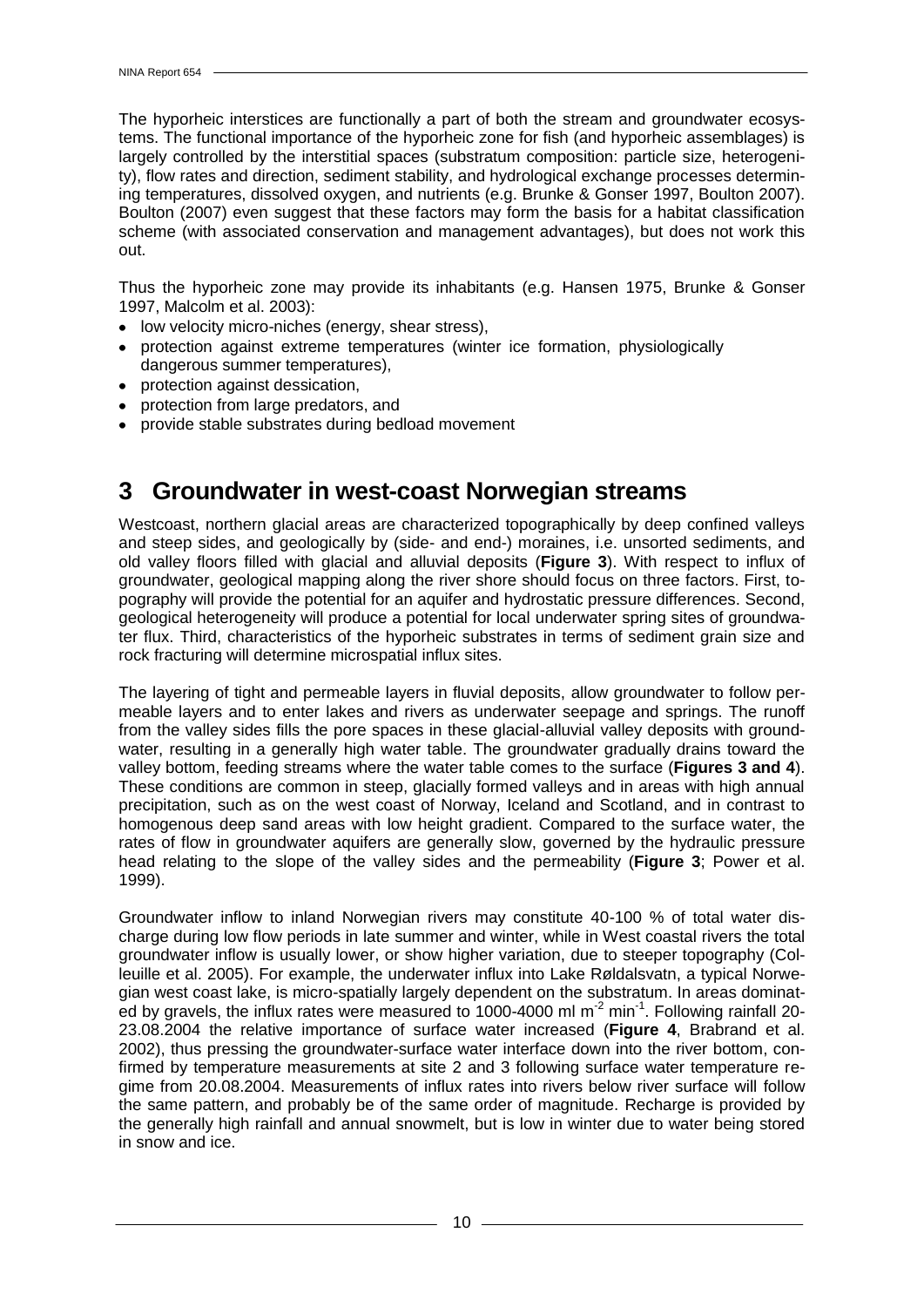

*Figure 3. In areas where dense layers (fine sand, clays) alternate with permeable layers (gravel), concentrated groundwater inflows to streams are expected (Koestler & Brabrand 2001).* 



*Figure 4. Water temperatures at four sites on river bottom in an area influenced by groundwater in the Vinstra river, showing that level of interface between groundwater and surface river water depends on river discharge (Brabrand et al. 2002).*

11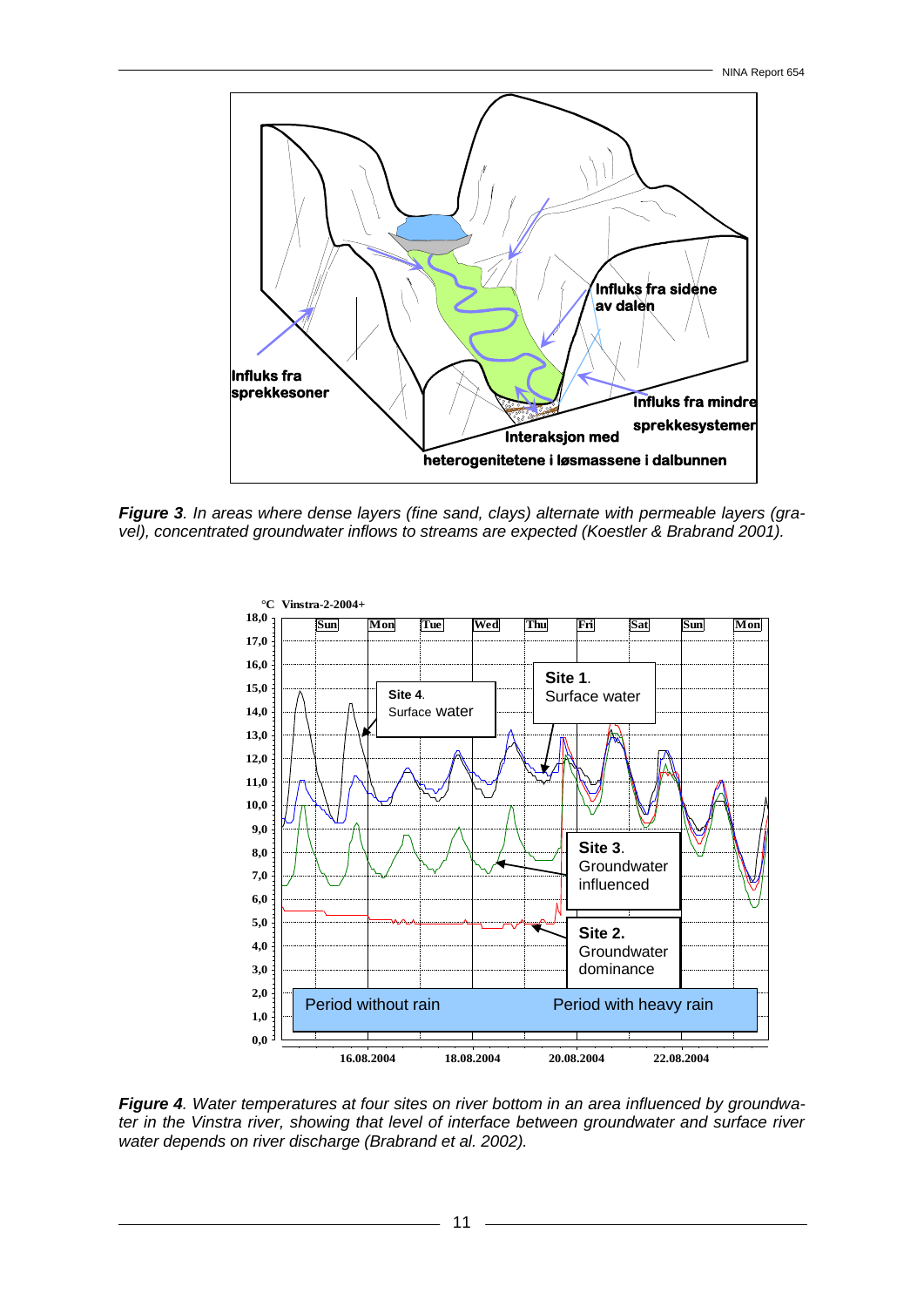### **4 Ice phenomena**

Northern rivers, constituting a major part of the distributional range of stream salmonids, have a hydrology dominated by glaci-fluvial geology and climatic seasonality (see e.g. Prowse and Ommanney 1990, Power et al. 1999), of which winter ice phenomena is particularly relevant in this context. Ice means that a proportion of the mean annual discharge is locked up, but more importantly that flow patterns and temperatures of the rivers are influenced during considerable parts of the year (e.g. Power et al. 1999), and physical conditions and habitat suitability are directly changed by ice phenomena (e.g. Huusko et al. 2007, Linnansaari et al. 2009, Stickler et al. 2010). Whereas surface ice can create conditions that allow juvenile salmon to use habitats with limited in-stream cover, the formation of solid anchor ice might preclude access for juvenile salmon (Linnansaari et al. 2009). In addition to effects on physical habitat, ice formations can affect erosion processes and water chemistry.

River ice comes as surface or shelf ice, frazil ice, and anchor ice. Surface ice grows out from the river banks. It has been speculated that it may provide overhead cover for fish (Power et al. 1999), but there is little empirical evidence to substantiate this (Heggenes et al. 1993, Linnansaari et al. 2009, Stickler et al. 2010). Frazil ice, i.e. disc or needle-shaped ice crystals in super-cooled water, may have an important indirect effect on the hyporheic zone by adhering to the stream bed and building up anchor ice. Thick ice coatings on the bottom may trap fish in hyporheos in the substratum for prolonged periods (Stickler et al. 2010) and reduce hydrological exchange as to reduce dissolved oxygen levels, and may build up to modify and occlude the stream channel. It may form ice dams and back up water, or float away and release parts of the substratum. Frazil ice may also have direct deleterious effects on fish through plugging and damaging gill tissue (Brown et al. 1994). In particular small streams in cold, alpine environments, may freeze, at times even solid, in winter, so as to cause juvenile fish mortality and ensuing recruitment failure (Borgstrøm et al. 2005)

#### **5 Microhabitat and behavioral movements in heterogeneous streams**

The general in-stream habitat use by young salmon, trout and char strongly influence their distributions and abundances, and is rather well documented based on physical in-stream characteristics (**Figure 5**), e.g. water depth, velocity, substrate particle size, cover, but to a lesser extent to temperature and oxygen (Bremset & Heggenes 2001, Armstrong et al. 2003, Klemetsen et al. 2003). Uncertainties in predictive modeling of population regulation and effects of habitat availability and changes largely stem from the complexity of interactions between environmental variables, and between salmon, trout, char and their predators and competitors (Armstrong et al. 2003, Klemetsen et al. 2003, Milner et al. 2003).

One consistent result across salmonid species and studies, however, is that individuals select micro-niches providing low snout water velocities to reduce energy cost of holding position (Nislow et al. 1999, Hayes et al. 2000, 2007) In fastflowing streams this means that they generally hold position close to the bottom (**Figure 6**).

However, data on if and how salmon, trout and char may actively use the hyporheic zone (and therefore the functional significance) are largely lacking. The common method of direct (underwater) observation will not observe fish that are actually in the substrate, and electrofishing cannot separate fish that were in the substrate.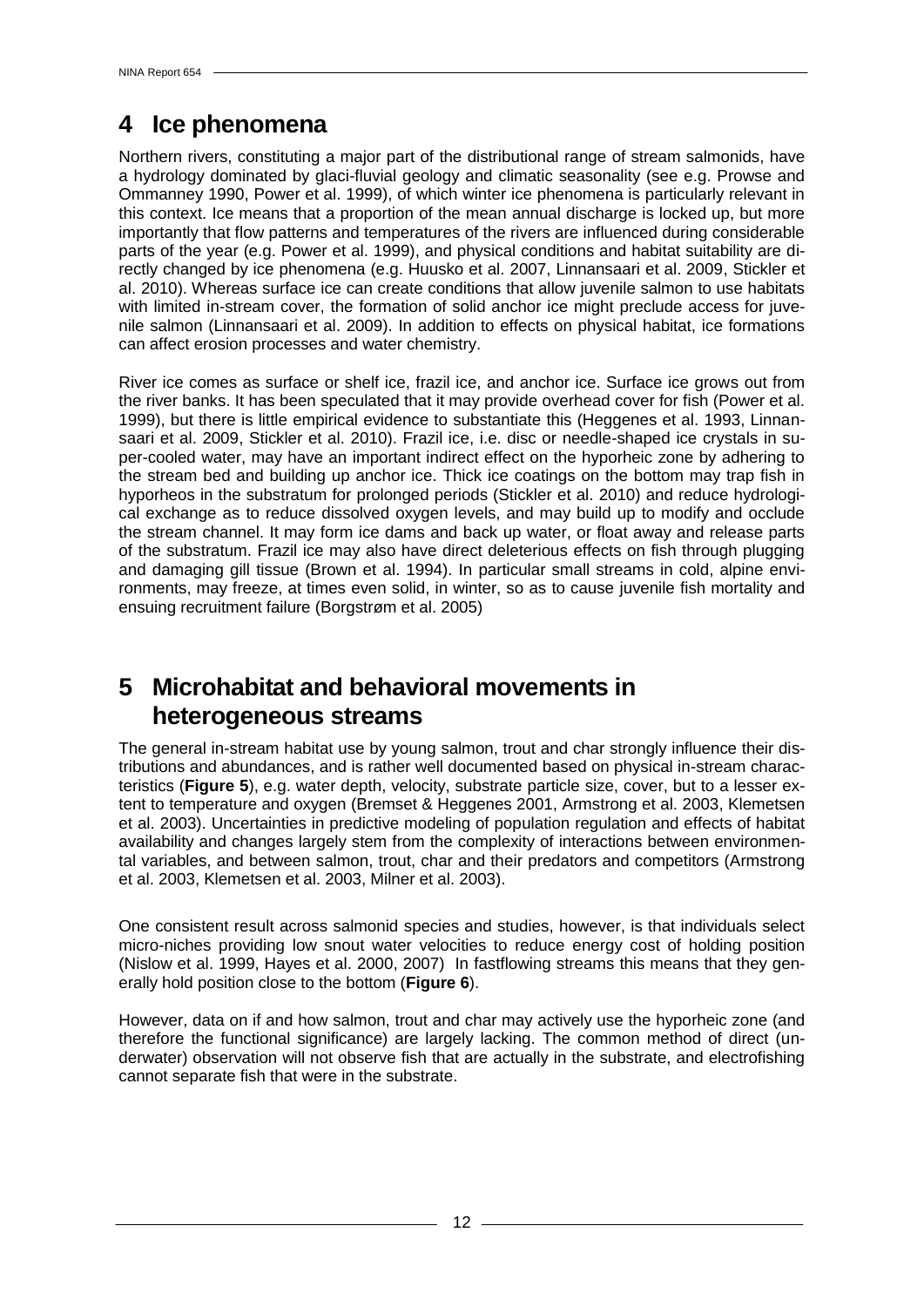

*Figure 5. Summer habitat use for the variables water depth and mean water velocity for sympatric Arctic char (a), Atlantic salmon (b) and brown trout (c) in two Arctic rivers, Northern Norway (Heggenes & Saltveit 2007).*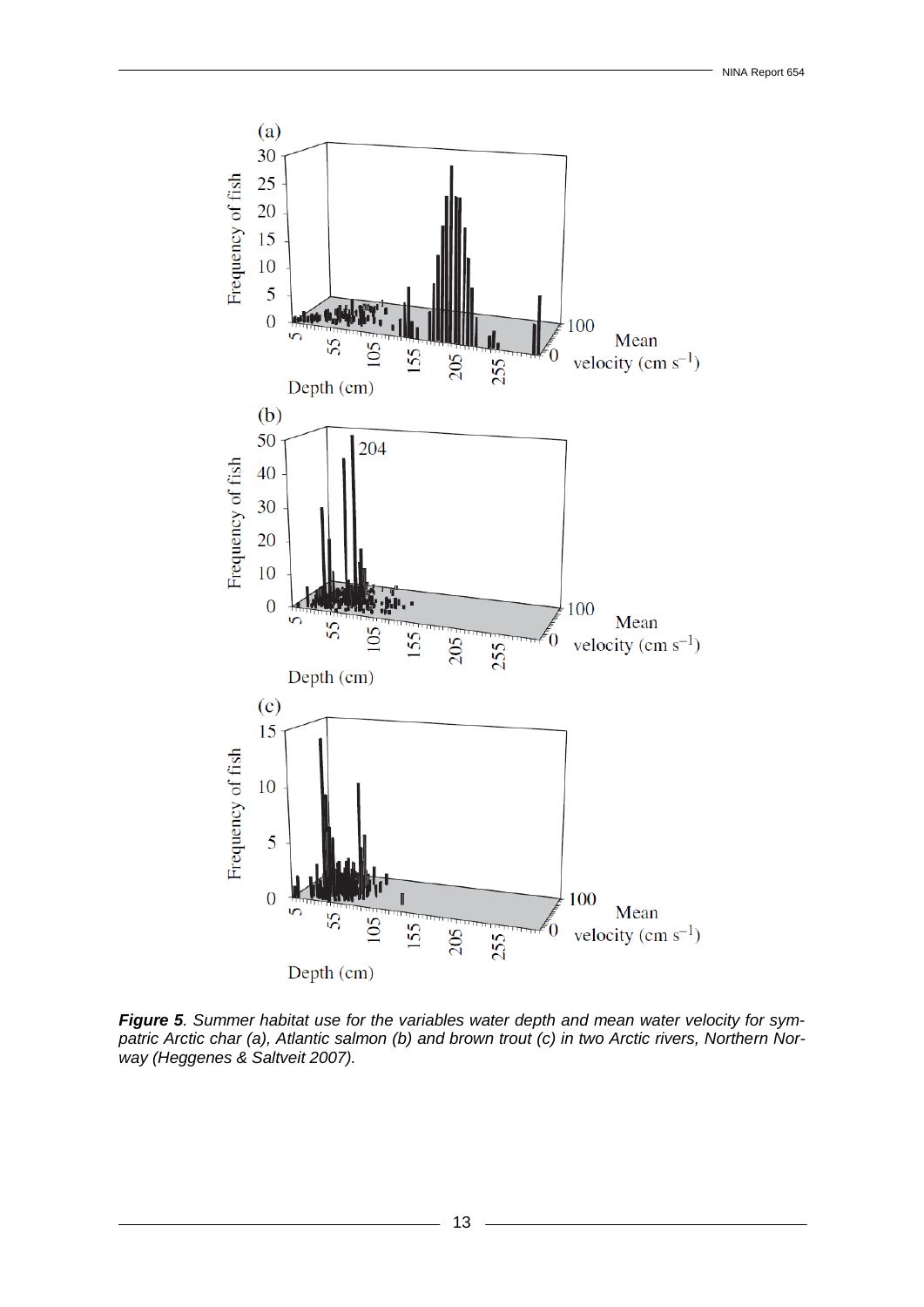

*Figure 6. Height above bottom (cm) for holding positions of brown trout across eight rivers (Heggenes et al. 2002).*

### **6 Behavioural thermoregulation**

The temperature of groundwater is stable relative to surface water and also to annual mean air temperature. Groundwater upwelling habitat patches may therefore provide thermal refugia both in winter and summer (**Figures 2 and 4**), or energetically profitable thermal habitat patches. Such thermal habitat selection in summer is mostly related to high daytime temperatures in warm streams impairing growth and approaching severe stress and lethal levels for salmonid species. Temperature-dependent habitat selection has been demonstrated for e.g. young lake-dwelling brook and lake trout (*Salvelinus fontinalis* and *S. namaycush*; Biro 1998, Snucins & Gunn 1995, Curry et al. 1997), and cutthroat trout (*Oncorhynchus clarki*; Boxall et al.2008) and adult Chinook salmon (*Oncorhynchus tsawytscha)* in streams (Berman & Quinn 1991, Torgersen et al. 1999). Baird & Krueger (2003) found that brook and rainbow trout (*Oncorhyncus mykiss*) throughout the summer maintained body temperatures significantly lower than ambient stream temperatures (difference 2.3 and 1.5°C, respectively, increasing to 4.0 and 2.5°C as river temperatures rose above 20°C), by moving to groundwater inflow pool habitat patches, and also cooler tributary confluences. Thus groundwater upwelling provided critical summer habitats for behavioural thermoregulation (see also Matthews & Berg 1997, Ebersole et al. 2001).

Environmental impacts such as water flow and temperature extremes appear to be particularly important for riverine salmonids (Breau et al. 2007, Riley et al. 2009). Although not yet documented, use of groundwater-influenced areas as temperature refugia may be expected during periods with super-cooled water and formation of frazil and anchor ice. Low flows and associated restriction of habitat, and temperature extremes, either in summer or winter, may cause mortality and population bottlenecks (Elliott 1994, Borgstrøm et al. 2005, Breau et al. 2007). In the Miramichi River, southeastern Canada, it has been documented extensive movements of salmon parr from mainstem areas to cooler tributaries during hot summer episodes (Breau et al. 2007). Juvenile salmon were also observed congregating in certain river areas with direct influx of groundwater in the streambed, or along river edges with groundwater seepage (Rick Cunjak, personal communication).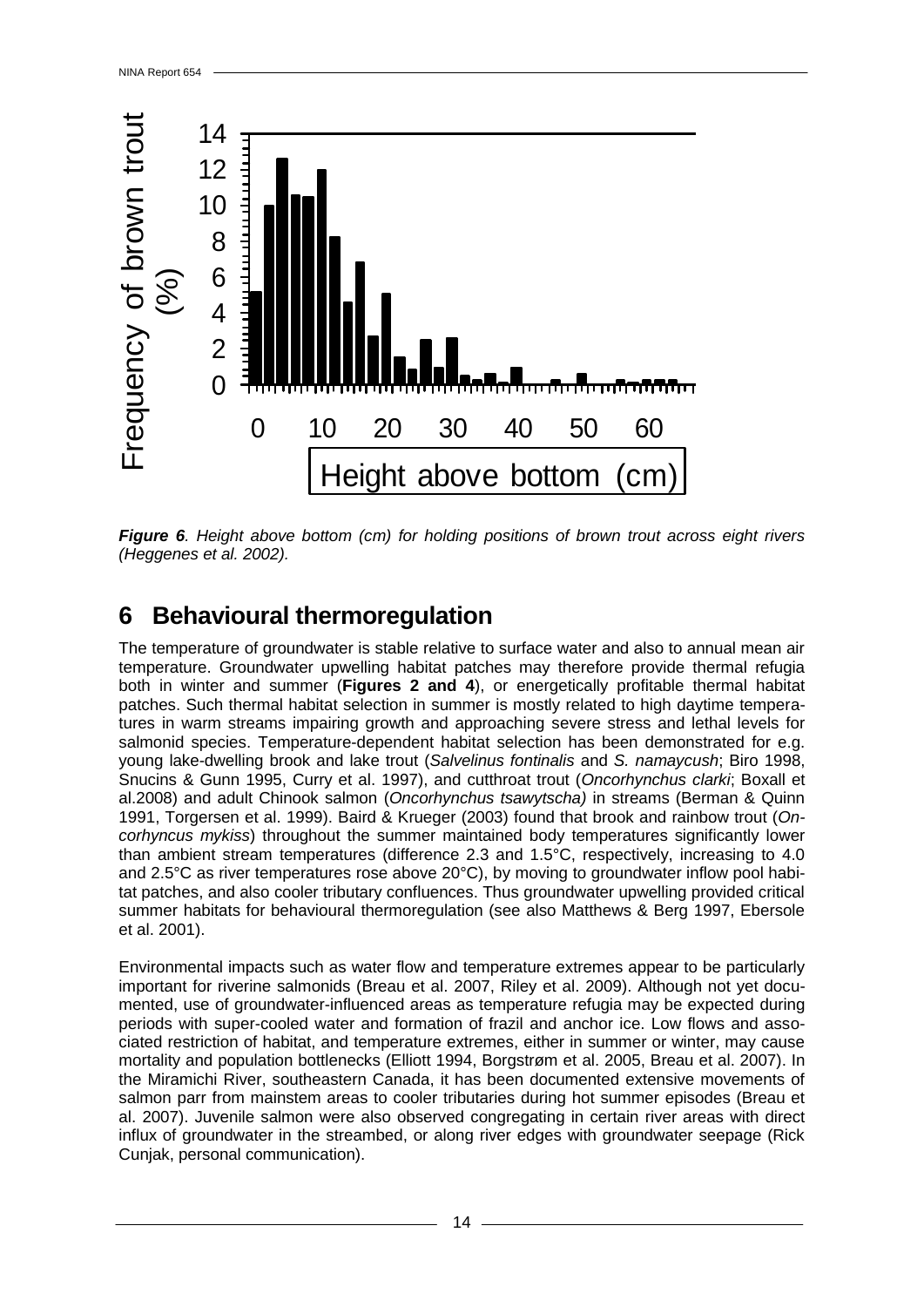Similarly, Gibson (1966) observed brook trout and Atlantic salmon aggregating in a 17°C spring outflow in a river with ambient temperature 22°C. Young fish, e.g. young-of-year and 1+, may be small enough to find thermal microhabitats by short, vertical movements into substratum providing groundwater upwelling. Douglas (2006) reports that juvenile Chinook salmon may burrow in substrate providing groundwater upwellings, and to extensive depths, as a thermoregulatory behaviour, i. e. maintain temperatures at 16-17°C compared to ambient river temperatures of 23-25 °C, i.e. close to lethal levels for many salmonids.

Longitudinal or sideways movements and/or better local survival by larger fish in summer in suitable temperature habitats, was inferred by Boxall et al. (2008) for cutthroat trout living in high-altitude desert streams. On a landscape level, trout numbers were highest in transition zones between less confined and more confined valley segments, and greater valley confinement. These topographic characteristics suggest high groundwater input, i.e. thermal refugia (**Figure 1**) both in summer and winter. For brown trout, Olsen & Young (2009) found little effect of small and shallow coldwater patches in a New Zealand river, but trout were observed within a cold-water plume at the mouth of a spring.

It is generally believed that winter is a critical period for riverine salmonids (Cunjak & Power 1987, Cunjak et al. 1998), and overwinter mortalities may be high and suitable winter stream habitat restricted by ice phenomena (e.g. Power et al. 1999). Although results with respect to the regulatory role of winter are conflicting (Huusko et al. 2007), groundwater inflow areas may clearly provide stable (temperatures, flow) and ice-free habitats for overwintering fish and eggs.

#### **7 Hyporheic habitat in summer**

Comparative summer studies using underwater observations or electrofishing suggest that young char may spend considerable time concealed in the substrate (Heggenes & Saltveit 2007, see also Holierhoek & Power 1995), as opposed to young salmon and trout that normally hold position above river bed (see Bremset 2000). There are, however, to our knowledge no studies that investigate how, when and to what extent salmonids actually use the hyporheic habitat in summer, with the exception of eggs and alevins emerging from the redd in spring (Greig et al. 2007, Malcolm et al. 2009, Soulsby et al. 2009). The importance of groundwater is inferred from indirect effects, e.g. groundwater providing base flows and temperature refugia (Power et al. 1999).

Power et al. (1999) observed that higher summer temperatures appear to impair growth of older brook trout, but not 0+ and one year old fish. From this they speculate that these juveniles "*may be small enough to find suitable thermal microhabitats in the substratum and avoid unsuitably high temperatures*". However, there are no drifting invertebrates available when holding position in the substratum, so presumably juvenile fish would come out at night to feed. This speculation has yet to be substantiated, but behavioural homeostatic movements to maintain a suitable thermal regime is well documented (below). Small fish may move vertically into the substrate to find thermal refugia, whereas larger fish may move longitudinally in the stream or sideways into small tributaries to seek out cooler water in summer. Such temperature refugia provided by groundwater flow may increase in importance towards the distributional limits of a species, i.e. more frequent temperature extremes (Barton et al. 1985, Bowlby & Roff 1986).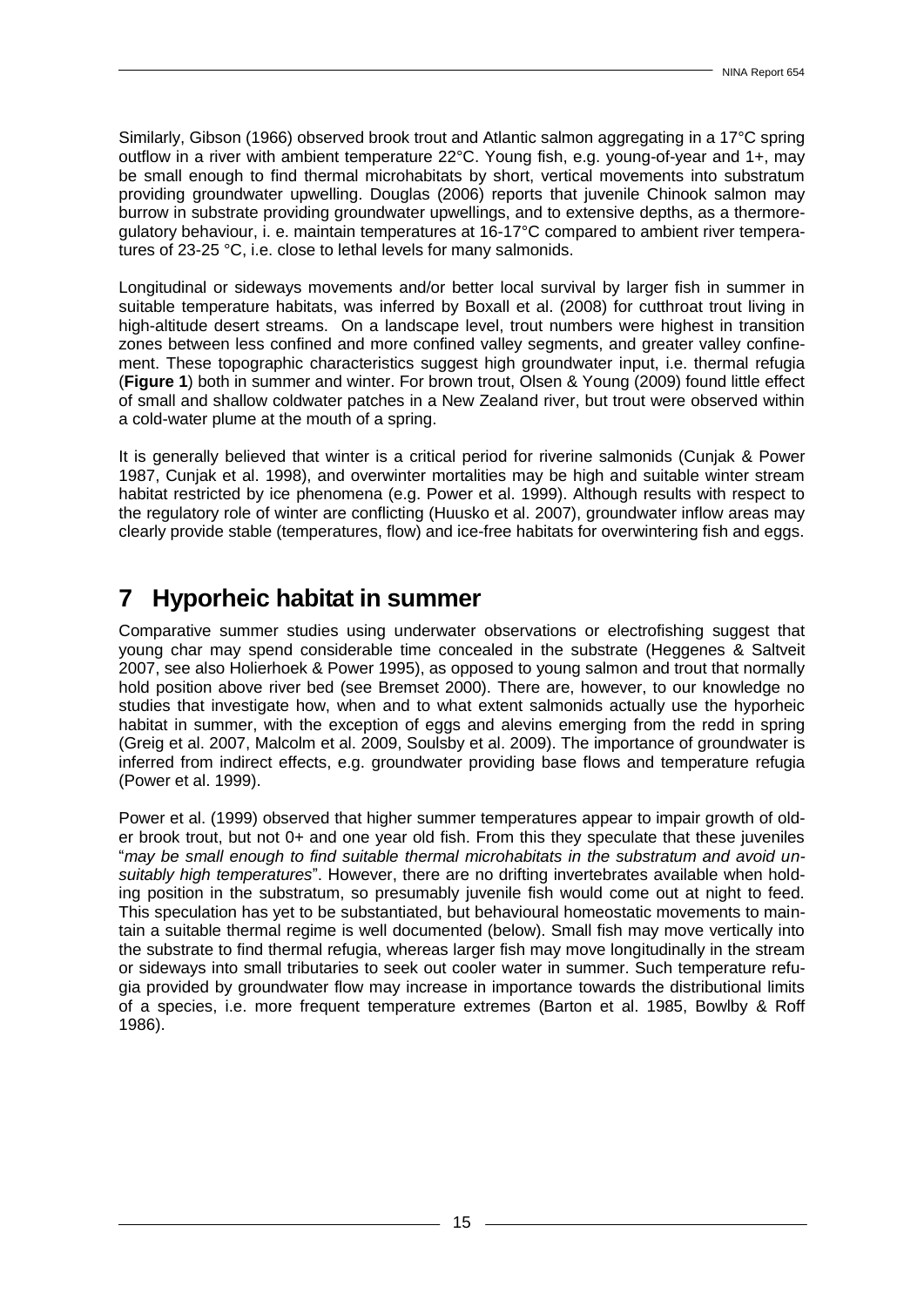### **8 Hyporheic habitat in winter**

To our knowledge there are no studies that focus on in-substrate activity by salmonids in summer (see above). There is, however, some empirical data from winter conditions. Direct underwater observations document a change in the behaviour of young salmon and trout at the onset of low temperatures in the fall and winter. They become nocturnal, actively using the substrate for sheltering during the day (e.g. Rimmer et al. 1984, Heggenes et al. 1993, Bremset 2000, Harwood et al. 2002, Johnson & Douglas 2009, Stickler et al. 2010). This has been confirmed by carefully sorting through the substrate, and more recently by PIT-tag methodology. Whether they take advantage of small amounts of groundwater when sheltering in the substrate, is not studied or known. It is, however, known that other salmonid species may take advantage of groundwater upwellings in winter and actively seek out such patches (e.g. *Oncorhynchus clarki*, Brown 1999; *Oncorhynchus mykiss*, Baird & Krueger 2003; *Thymallus arcticus*, West et al. 1992; *Salvelinus fontinalis*, Baird & Krueger 2003). For example, Brown (1999) observed that radio-tagged cutthroat trout, with decreasing temperatures at the onset of winter, moved (on average 1 km) from solitary positions to aggregations in ice free areas. Fish stayed in aggregations, moved little (within 120 meter stream length), and mean size of aggregations correlated negatively with stream temperature. Fish moved when their habitats were occluded by anchor ice, suggesting hyporheic groundwater flow sites functioned as winter refugia. Similar results were reported by Harper & Farag (2004).

#### **9 The hyporheic refuge hypothesis**

The potential for the hyporheic zone to act as a refugium for mobile stream organisms during hydrological and environmental perturbations has been acknowledged for more than fifty years. Yet the evidence to support this is scant and equivocal (Wood et al. 2010 and references therein). In a recent study of stream invertebrates, Wood et al. (2010) discuss this hyporheic refuge hypothesis for stream macroinvertebrates and with particular reference to low flow conditions. In a temperate stream field study, they document increased use of the hyporheic zone by marcoinvertebrate benthos, in particular *Gammarus pulex*, during the latter stages of a summer drought, correlating both with increased temperatures and reduced flow. Notably, the abundance of obligate hypogean macroinvertebrates in the hyporheic zone, also increased. The study emphasizes the need to consider surface-subsurface and hyporheic connectivity when assessing responses to disturbance in streams.

It has been suggested that benthic macroinvertebrates, and indirectly the even more mobile salmonids, may move out of a stream area or take refuge in the hyporheic zone, in response to adverse chemical conditions (Jeffrey et al. 1986, Brunke & Gonser 1997). Although it sounds plausible, we are not aware of studies that actually show such adaptive responses. It is, however, well documented that free swimming salmon and trout may exhibit avoidance responses to adverse chemical conditions (e.g. Åtland & Barlaup 1995, 1996, Åtland 1998). If groundwater outflow provide more suitable chemical conditions, this may indirectly suggest use of the hyporheic zone as a refuge.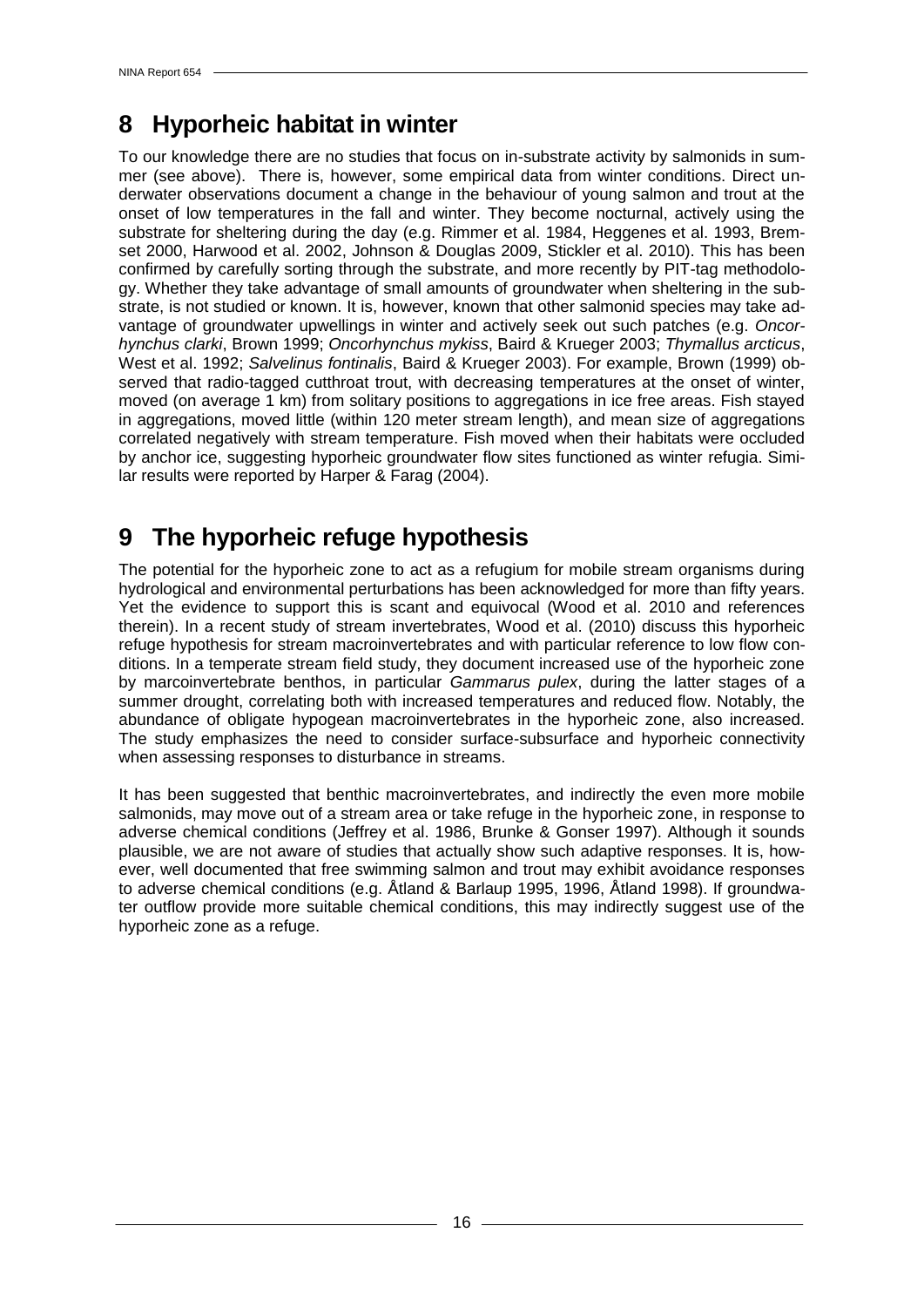#### **10 Fish mobility and response to low flow**

Habitat use in spatially and temporally heterogeneous streams may depend critically on the mobility of individual fish. Salmon, trout, and char are mobile species exhibiting large individual and temporal variation in movement patterns and propensity to settle or reside in a home area or explore (e.g. Armstrong et al. 1997, Økland et al. 2004, Heggenes et al. 2007). They have the capacity to respond to environmental variation and impacts on virtually any natural temporal and spatial scale by behavioural movements to shift habitat, e.g. to groundwater flow patches to find suitable temperatures (above). It is therefore important to maintain connectivity in streams. In theory, movement may be expected to be a typical response to (local) adversity. Additionally, the ideal free distribution model (e.g. Fretwell & Lucas 1970) state that movement may be a response to adjust fitness in a spatially and temporally variable environment, i.e. salmon, trout and arctic char would move to optimal habitat patches.

In general, it does not appear to be the case that all individuals of salmon, trout and char exhibit such fixed optimal behavioural movement responses (e.g. Økland et al. 2004, Heggenes et al. 2007). First, there appear to be a significant element of randomness in movement patterns. Second, there is substantial individual variation in movement patterns and behaviours. Third, habitat preferences, site fidelity and territoriality/home ranges may interfere with (short-time) optimal movement responses. Fourth, individuals do not have perfect knowledge of local habitat-fitness variation neither in space nor in time. Therefore, we would expect behavioural movement responses to any (acute) environmental impact to be complex, variable and to some extend unpredictable. Indeed, in a small-scale experiment Armstrong et al. (1998) found response of salmon parr to acute reductions in water flow to be variable, and the majority of the experimental parr remained in shallow areas prone to dewatering. There appeared to be "*no strong selection for mechanisms facilitating emigration from shallow areas in which fish would soon die should drought intensify*" (Armstrong et al. 1998).

In an evolutionary perspective, this will of course depend on the predictability, e.g. seasonality, of the environmental impacts (e.g. Slobodkin & Rapoport 1974). Remaining in shallow areas may generally be a fitter option than moving to pools during routine droughts, but not during rare and unpredictable extreme droughts or anthropogenic and often rapid reductions in water flow. In accordance with this, in small streams that regularly dry up in summer, anadromous trout and salmon tend to emigrate at unusually early life stages (Borgstrøm & Heggenes 1988, Jonsson & Jonsson 2002). At the onset of winter, juvenile salmonids may move to suitable overwintering areas (Petersson 1982), e.g. congregate in groundwater upwelling habitat patches (see above).

Dewatering experiments simulating regulated peaking flow regime support this. More rapid dewatering and shorter habituation time increase stranding of trout and salmon (Saltveit et al. 2001, Halleraker et al. 2003). Interestingly, highest frequency of stranding occurred during the first experimental drawdown, and was low or negligible in the second to fifth repeats, probably reflecting individual variation in movement response patterns, i.e. environmental selection, and possibly also individual "learning" (Flodmark et al. 2002, 2006, Halleraker et al. 2003).

An explanation for remaining in the shallow areas that was not explored in these experiments was potential survival in the shallows during dewatering by moving into the substrate, in particular in groundwater upwelling habitat patches. Although not much studied in young Atlantic salmon, brown trout and char, it is documented that juvenile Chinook salmon (*Oncorhychus tshawytscha*) may burrow in substrate providing groundwater upwellings and to extensive depths (above, Douglas 2006). Unfortunately, active use of the hyporheic zone by Atlantic salmon, brown trout and Arctic char is hitherto almost exclusively studied with respect to redd site selection, egg deposition and survival, and fry development to the swim-up stage.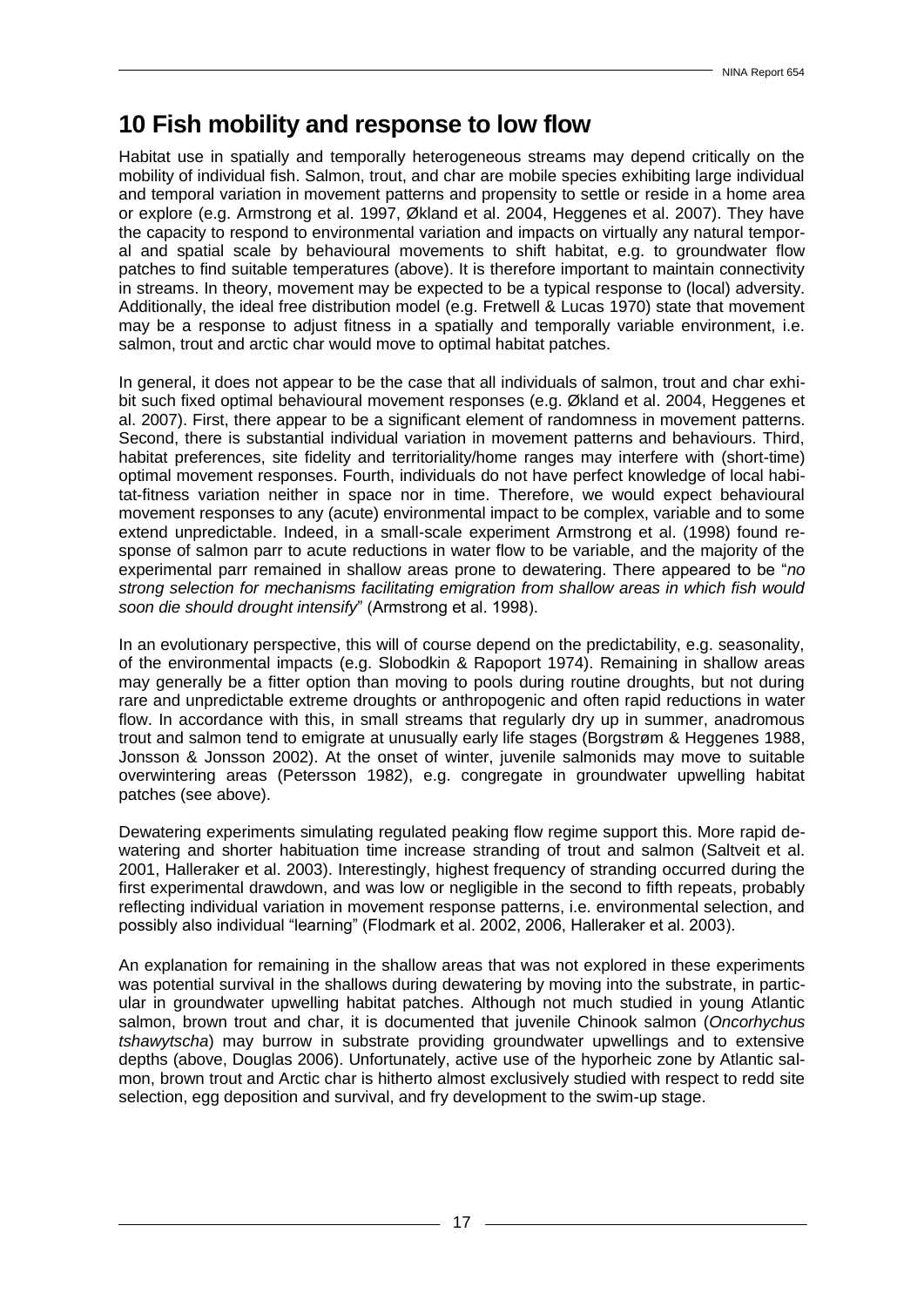#### **11 Redd site selection and egg development**

Reproductive habitats are a necessity for population sustainability, and scarcity or poor quality of suitable spawning habitat may affect salmonid populations directly. Selection of spawning sites is species specific. Arctic char spawn in lakes or slow rivers, and may select upwelling areas (Cunjak et al. 1986), although this is not generally documented. Other salmonid species may also select spawning sites where upwelling, increasing flow and oxygen supply, occurs and/or upwelling increase egg survival (*Salvelinus fontinalis:* Blanchfield & Ridgeway 1997, Ridgeway & Blanchfield 1998, *Salvelinus confluentus*: Baxter & McPhail 1999, Baxter and Hauer 2000, *Onchorhynchus* sp.: Garrett et al. 1998, Geist 2000, Geist et al. 2002). The use of favourable groundwater inflow sites for spawning and juvenile fish survival is well documented. Several char species select groundwater outflow sites for spawning and juvenile habitat (e.g. Curry & Noakes 1995, Curry et al. 1995).

Brown trout and Atlantic salmon deposit their eggs in streams in the substrate in constructions called redds. Published studies on redd site selection typically examine substrate particle sizes, water velocities and water depths, generally considered the most critical microhabitat variables for redd site selection, in addition to vorticity (Crowder & Diplas 2002). Recent metaanalyses of brown trout and Atlantic salmon redd habitat indicate optimal water depths, velocities and substrate size of 15-45 cm, 20-55  $\mathrm{cms}^1$  and 16-64 mm for trout, and somewhat deeper and faster habitats for salmon (20-50 cm, 35-80 cms-1 , respectively, **Table 1**; Louhi et al. 2008, Finstad et al. 2011). There have been some attempts to develop suitability criteria indexes for salmonid spawning habitat in particular for substrate particle sizes (Louhi et al. 2008, Wollebæk et al. 2008).

Although wide ranges of spawning habitats are utilized, related to available habitat, river, and fish size (Champigneulle et al. 2003, Zimmer and Power 2006, Wollebæk et al. 2008), the "window" for suitable substrate particle sizes is less variable, in particular with respect to fines (Table 1, see details in Louhi et al. 2008, Finstad et al. 2011). For example, brown trout and Atlantic salmon require spawning areas with little fine sediments and high oxygen levels (**Table 1**, Acornley & Sear 1999). They may still use substrate sizes from c. 0.1 mm (Louhi et al. 2008) to about 10 % of their body length (Kondolf & Wolman 1993) for spawning, but reasonable egg survival and hatching success requires a much narrower particle size range (Soulsby et al. 2009) because sufficient oxygen supply is critical (**Figure 2**; Greig et al. 2007, Malcolm et al. 2009, Soulsby et al. 2009). The critical percentage of fines decreases as dominant fine particle size decreases, and critical percentage of fines may be as low as 1.5% for very fine clay and silt (<0.125 mm; Louhi et al. 2008). Early eggs are less sensitive than late eggs. There is a positive correlation between size of spawning salmonids and water depth, velocity and substrate size (Kondolf & Wolman 1993, Louhi et al. 2008, Johnson et al. 2010).

The importance of groundwater for redd site selection and egg survival appears obvious (Soulsby et al. 2005), yet there is not much research to substantiate the idea that groundwater outflow directly affect spawning site selection by trout and salmon. Perhaps this is because groundwater outflow may in some cases be relatively poor in oxygen and decrease egg survival (Soulsby et al. 2005), while in other cases provide oxygen combined with a benign thermal environment and thereby increase survival (Hannah et al. 2004, Greig et al. 2007). Therefore, varying patterns of groundwater-surface water interactions may generate complex fine-scaled spatial and temporal mosaics and consequently complex conditions for egg survival (Malcolm et al. 2009). Hansen (1975) found similar density of brown trout redds in areas with and without groundwater inflow and it is certainly not a requirement in streams (Acornley 1998). On the other hand, groundwater inflow providing flow and oxygen to spawning sites appears to be important in lacustrine environments (Brabrand et al. 2002, Heggenes et al. 2009).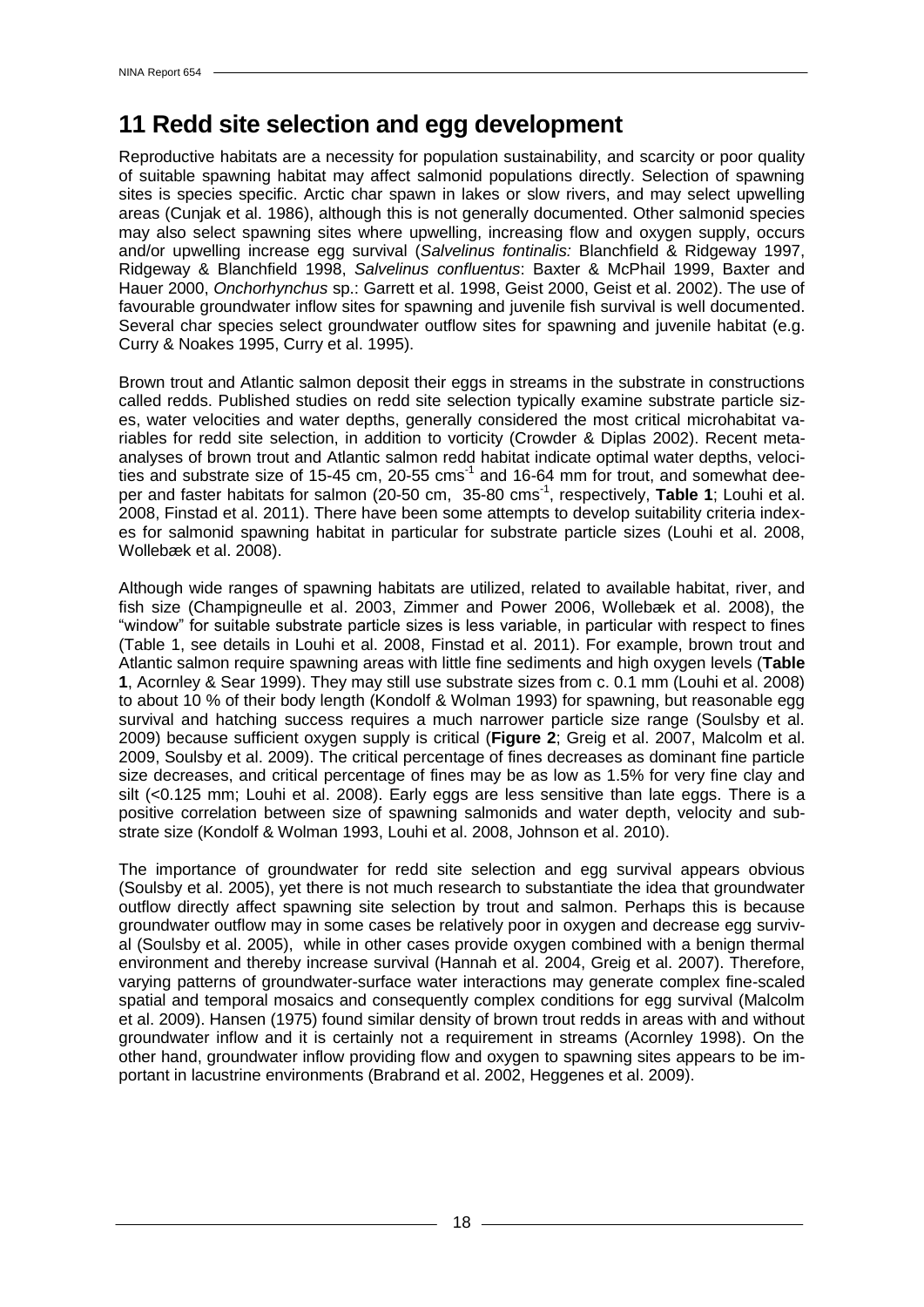| <b>Brown trout</b>      |                                                                                                                                     |                                                                                                                      |                                                                                                                                                                                                                  |  |  |
|-------------------------|-------------------------------------------------------------------------------------------------------------------------------------|----------------------------------------------------------------------------------------------------------------------|------------------------------------------------------------------------------------------------------------------------------------------------------------------------------------------------------------------|--|--|
| Depth mesohabitat       | Range                                                                                                                               | 15-45 cm                                                                                                             | Louhi et al. 2008                                                                                                                                                                                                |  |  |
|                         | Range                                                                                                                               | 6-82 cm                                                                                                              | Shirvell & Dungey 1983                                                                                                                                                                                           |  |  |
|                         | Range                                                                                                                               | 23-215 cm                                                                                                            | Wollebæk et al. 2008                                                                                                                                                                                             |  |  |
|                         | Mean                                                                                                                                | 25.5 cm                                                                                                              | Witzel & MacCrimmon 1983                                                                                                                                                                                         |  |  |
|                         | Mean                                                                                                                                | 31.7 cm                                                                                                              | Shirvell & Dungey 1983                                                                                                                                                                                           |  |  |
|                         | Means                                                                                                                               | 20-49 cm                                                                                                             | Heggberget et al. 1988                                                                                                                                                                                           |  |  |
|                         | Means                                                                                                                               | 27-52 cm                                                                                                             | Zimmer & Power 2006                                                                                                                                                                                              |  |  |
|                         | Mean                                                                                                                                | 103 cm                                                                                                               | Wollebæk et al. 2008                                                                                                                                                                                             |  |  |
| Velocity mesohabitat    | Range                                                                                                                               | 20-55 $\text{cms}^{-1}$                                                                                              | Louhi et al. 2008                                                                                                                                                                                                |  |  |
|                         | Range                                                                                                                               | 11-80 $\text{cms}^{-1}$                                                                                              | Witzel & MacCrimmon 1983                                                                                                                                                                                         |  |  |
|                         | Range                                                                                                                               | 15-75 $\text{cms}^{-1}$                                                                                              | Shirvell & Dungey 1983                                                                                                                                                                                           |  |  |
|                         | Range                                                                                                                               | 2-124 $\text{cms}^{-1}$                                                                                              | Wollebæk et al. 2008                                                                                                                                                                                             |  |  |
|                         | Mean                                                                                                                                | 46.7 $cm s^{-1}$                                                                                                     | Witzel & MacCrimmon 1983                                                                                                                                                                                         |  |  |
|                         | Mean                                                                                                                                | 39.4 $cm s^{-1}$                                                                                                     | Shirvell & Dungey 1983                                                                                                                                                                                           |  |  |
|                         | Means                                                                                                                               | $27 - 55$ cms <sup>-1</sup>                                                                                          | Heggberget et al. 1988                                                                                                                                                                                           |  |  |
|                         | Means                                                                                                                               | 23-50 $\text{cms}^{-1}$                                                                                              | Zimmer & Power 2006                                                                                                                                                                                              |  |  |
|                         | Mean                                                                                                                                | $47$ cms <sup>-1</sup>                                                                                               | Wollebæk et al. 2008                                                                                                                                                                                             |  |  |
| Substrate particle size | Range<br>Mean<br>Means<br>Mean<br>Critical % fines<br>$<$ ca. 2 mm<br>Mean                                                          | 1.6-6.4 cm<br>$0.69$ cm<br>5-8 cm<br>7 cm<br>$> 10 \%$<br>15.2 cm                                                    | Louhi et al. 2008<br>Witzel & MacCrimmon 1983<br>Heggberget et al. 1988<br>Wollebæk et al. 2008<br>Crisp & Carling 1989<br>Louhi et al. 2008<br>Crisp & Carling 1989                                             |  |  |
| Depth in gravel of egg  | Mean                                                                                                                                | $12 \text{ cm}$                                                                                                      | Heggberget et al. 1988                                                                                                                                                                                           |  |  |
| burial                  | Minimum                                                                                                                             | 14 cm                                                                                                                | Witzel & MacCrimmon 1983                                                                                                                                                                                         |  |  |
| <b>Atlantic salmon</b>  |                                                                                                                                     |                                                                                                                      |                                                                                                                                                                                                                  |  |  |
|                         |                                                                                                                                     |                                                                                                                      |                                                                                                                                                                                                                  |  |  |
| Depth mesohabitat       | Range                                                                                                                               | 20-50 cm                                                                                                             | Louhi et al. 2008                                                                                                                                                                                                |  |  |
|                         | Range                                                                                                                               | 15-40 cm                                                                                                             | Moir et al. 1998                                                                                                                                                                                                 |  |  |
|                         | Mean                                                                                                                                | 38 cm                                                                                                                | Beland et al. 1982                                                                                                                                                                                               |  |  |
|                         | Means                                                                                                                               | 40-51 cm                                                                                                             | Heggberget et al. 1988                                                                                                                                                                                           |  |  |
|                         | Mean                                                                                                                                | 24.8 cm                                                                                                              | Moir et al. 1998                                                                                                                                                                                                 |  |  |
|                         | Means                                                                                                                               | 23-43 cm                                                                                                             | Moit et al. 2002                                                                                                                                                                                                 |  |  |
| Velocity mesohabitat    | Range                                                                                                                               | $35 - 65$ cms <sup>-1</sup>                                                                                          | Louhi et al. 2008                                                                                                                                                                                                |  |  |
|                         | Range                                                                                                                               | 35-80 $\text{cms}^{-1}$                                                                                              | Moir et al. 1998                                                                                                                                                                                                 |  |  |
|                         | Mean                                                                                                                                | $53$ cms <sup>-1</sup>                                                                                               | Beland et al. 1982                                                                                                                                                                                               |  |  |
|                         | Means                                                                                                                               | 39-80 cms <sup>-1</sup>                                                                                              | Heggberget et al. 1988                                                                                                                                                                                           |  |  |
|                         | Mean                                                                                                                                | 53.6 $cm s^{-1}$                                                                                                     | Moir et al. 1998                                                                                                                                                                                                 |  |  |
|                         | Means                                                                                                                               | 54-74 cms <sup>-1</sup>                                                                                              | Moir et al. 2002                                                                                                                                                                                                 |  |  |
| Substrate particle size | Range<br>Range<br>Means<br>Median range<br>Median range<br>Median<br>Mean % fines<br>$<$ ca. 1 mm<br>Critical % fines<br>< ca. 2 mm | 1.6-6.4 cm<br>$2-6.4$ cm<br>7,8-12,5 cm<br>$1.9 - 2.5$ cm<br>2.1-3.5 cm<br>2.1 cm<br>5.4<br>$4.1 - 8.3$<br>$>10\%$ * | Louhi et al. 2008<br>Moir et al. 2002<br>Heggberget et al. 1988<br>Moir et al. 1998<br>Moir et al. 2002<br>Moir et al. 1998<br>Moir et al. 1998<br>Moir et al. 2002<br>Crisp & Carling 1989<br>Louhi et al. 2008 |  |  |

*Table 1. Stream habitats used by brown trout and Atlantic salmon for spawning.*

\* Decreases with decreasing fine particle size.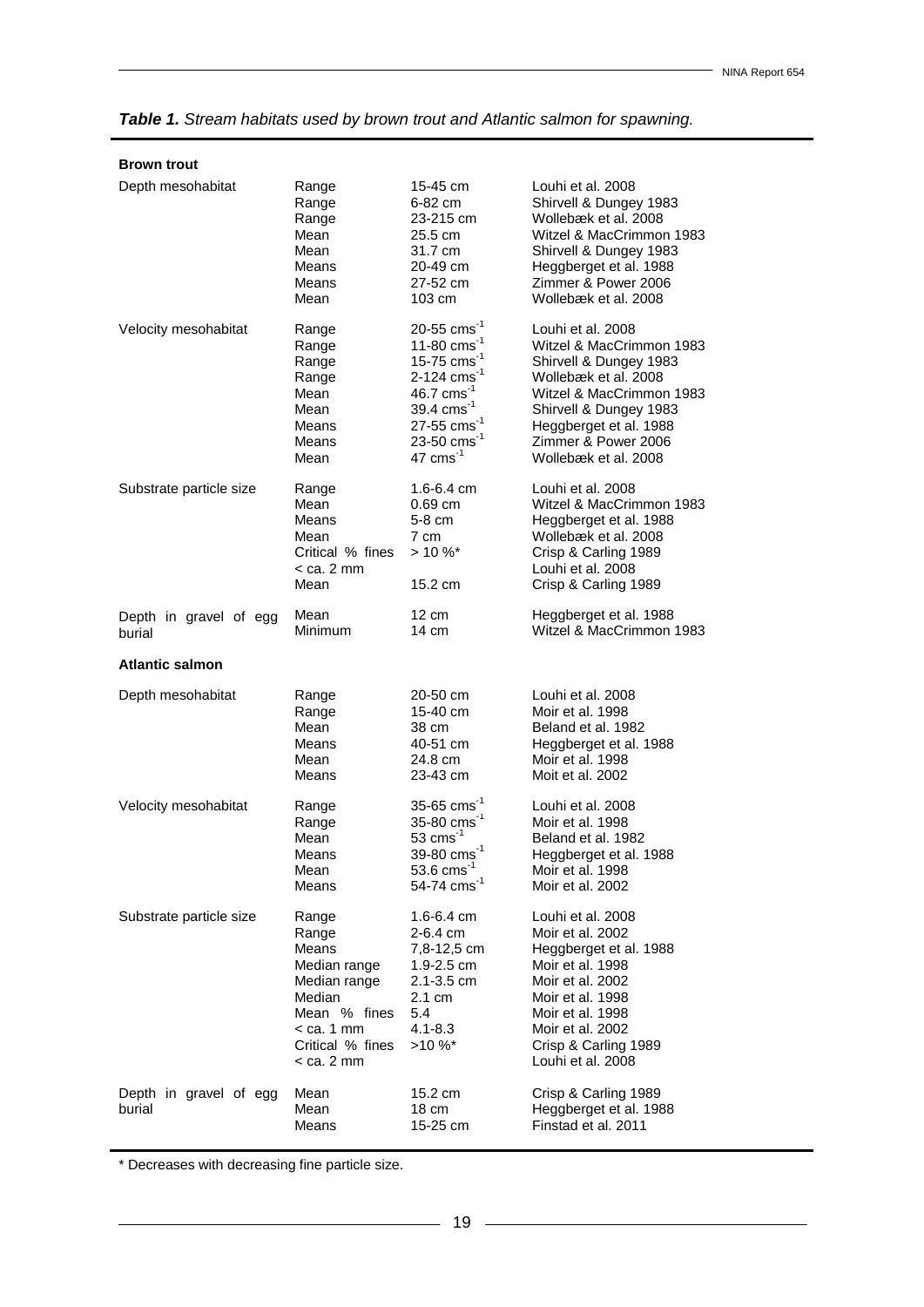### **12 Conclusion: Groundwater provide critical habitat for fish**

Power et al. (1999) stated that the importance of groundwater to fluvial fishes stem from: 1) modulation of temperatures, 2) influences on water quality (nutrients, oxygen), 3) provision of base flows, and 4) provision of refugia. It is well documented that salmonids may use groundwater inflow sites for behavioural thermoregulation to avoid near-lethal high or low stream temperatures, and also to maintain an energetically more favourable body temperature than that provided by ambient stream temperatures. This behavioural thermoregulation may be effected through short vertical movements and burrowing into the substrate, in particular for small, i.e. 0+ and one-year-old, fish, or through longer longitudinal or sideways (into tributaries) movements to seek out groundwater flow. Such movements may be particularly common during summer high temperatures and low flows, and at the onset of winter and ice formation. Although actual field documentation may be more limited for some salmonid species than others, it is likely that this is a general behavioural strategy in mobile salmonids. How extensive such behavioural thermoregulation through movements is *in situ*, requires *in situ* studies, because the surface-subsurface and hyporheic flow connectivity and pattern in space and time tend to be very dynamic and complex.

Spawning site selection, egg burial, overwinter egg survival and hatching is also affected by groundwater inflow. Although perhaps more studied than behavioural movements, for stream spawning salmonids focus has been more on water velocities, depths and substrate composition during spawning site selection, and substrate fines and oxygen supply during winter, than on potential effects of groundwater flow *per se*. Due to that egg is an immobile life stage of salmonids, the spatial and in particular temporal complexity of groundwater flow integrated over time make such studies difficult. We may conclude that groundwater flow may be critical in lacustrine spawning habitats, whereas a general conclusion is difficult to reach for lotic spawning habitats. Most likely there is no general conclusion, except that *in situ* studies on groundwater flow in spawning sites are required.

The importance of groundwater in providing baseflows during droughts in summer and mid to late winter is rather obvious. More disturbing is the equivocal and limited documentation on groundwater and the hyporheic zone providing refugia. Increasing evidence corroborates the rather unsurprising function of the hyporheic zone, and the associated subsurface groundwater flows, as a refugium for macroinvertebrates during low flow events in summer. However, little is known about how in particular small salmonids may use the hyporheic habitat in summer, both during normal or low flows. In winter, stream salmonids often use the hyporheic zone as a daytime refugium (due to predation risk?) and emerge (in order to feed?) at night. More surprising is the apparent lack of studies to substantiate the idea that fish and macroinvertebrates may take refuge in the hyporheic zone in response to other environmental stressors, e.g. adverse chemical conditions.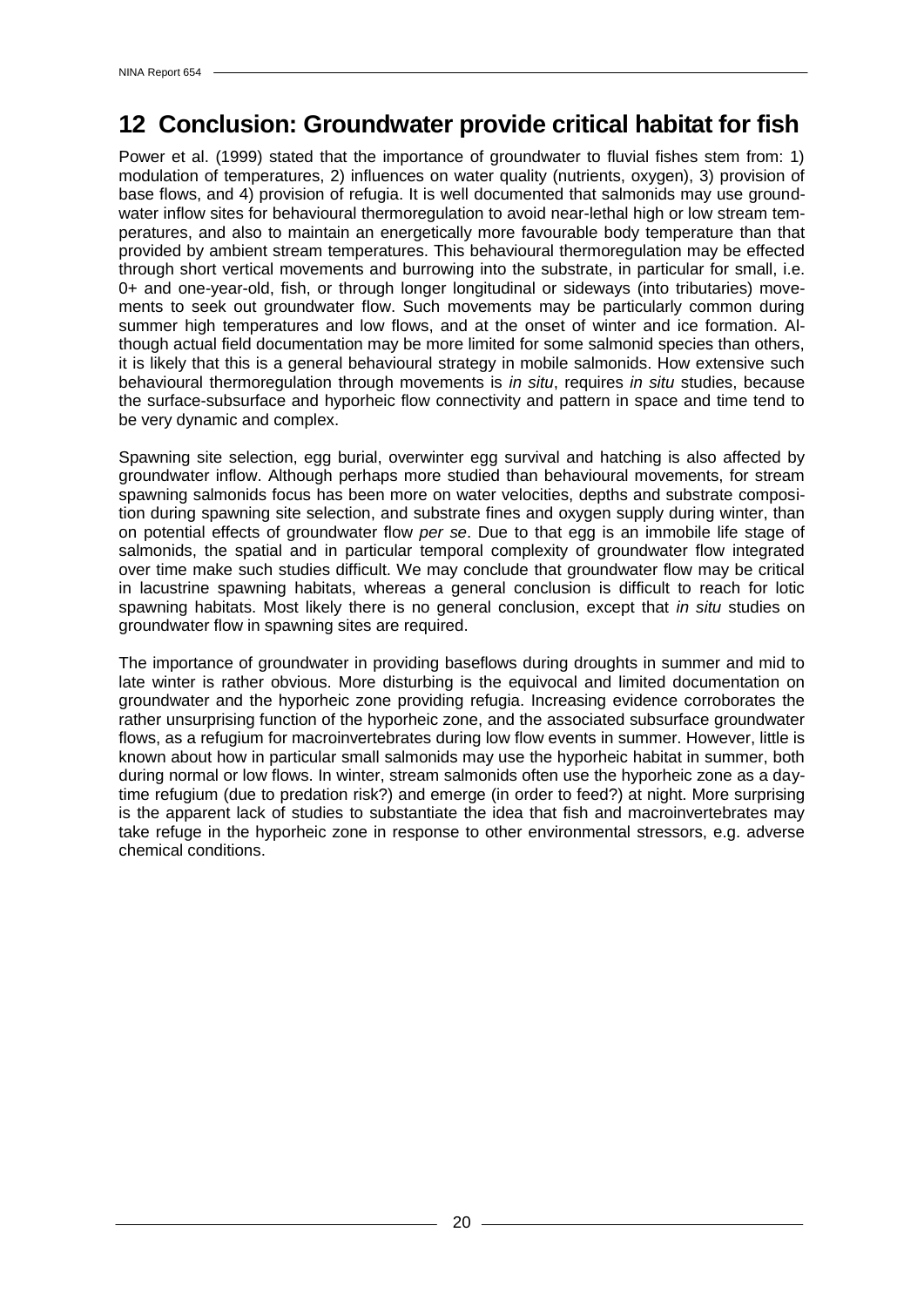#### **13 References**

Alexander. M.D. & Caissie, D. 2003. Variability and comparison of hyporheic water temperatures and seepage fluxes in a small Atlantic salmon stream. – Groundwater 41, 72-82.

Acornley, R.M. 1999. Water temperatures within spawning beds in two chalk streams and implications for salmonid egg development. – Hydrological Processes 13, 439-446.

Acornley, R.M. & Sear, D.A. 1999. Sediment transport and siltation of brown trout (*Salmo trutta* L.) spawning gravels in chalk streams. – Hydrological Processes 13, 447-458.

Armstrong, J.D., Braithwaite, V. A. & Huntingford, F. A. 1997. Spatial strategies of wild Atlantic salmon parr: Exploration and settlement in unfamiliar areas. – Journal of Animal Ecology 66, 203-211.

Armstrong, J.D., Braithwaite, V.A. & Fox, M. 1998. The response of wild Atlantic salmon parr to acute reductions in water flow. – Journal of Animal Ecology 67, 292-297.

Armstrong, J.D., Kemp, P.S., Kennedy, G.J.A., Ladle, M. & Milner, N.J. 2003. Habitat requirements of Atlantic salmon and brown trout in rivers and streams. – Fisheries Research 62, 143- 170.

Baird, O.E. & Krueger, C.C. 2003. Behavioral thermoregulation of brook and rainbow trout: Comparison of summer habitat use in an Adirondack River, New York. – Transactions of the American Fisheries Society 132, 1194-1206.

Barton, D.R., Taylor, W.D. & Biette, R.M. 1985. Dimensions of riparian buffer strips required to maintain trout habitat in southern Ontario streams. – North American Journal of Fisheries Management 5, 364-378.

Baxter, C.V. & Hauer F.R. 2002. Geomorphology, hyporheic exchange, and selection of spawning habitat by bull trout (*Salvelinus confluentus*). – Canadian Journal of Fisheries and Aquatic Sciences 57: 1470-1481.

Baxter, J.S. & McPhail, J.D. 1999. The influence of redd site selection, groundwater upwelling, and over-winter incubation temperature on survival of bull trout (*Salvelinus confluentus*) from egg to alevin. – Canadian Journal of Zoology 77, 1233-1239.

Beland, K.F., Jordan, R.M. & Meister, A.L. 1982. Water depth and velocity preferences of spawning Atlantic salmon in Maine rivers. – North American Journal of Fisheries Management 2**,** 11-13.

Berman, C.H. & Quinn, T.P. 1991. Behavioral thermoregulation and homing by spring chinook salmon, *Oncorhynchus tshawytscha* (Walbaum), in the Yakima River. – Journal of Fish Biology 39, 301-312.

Biro, P.A. 1998. Staying cool: Behavioral thermoregulation during summer by young-of-year brook trout in a lake. – Transactions of the American Fisheries Society 127, 212-222.

Blanchfield, P.J. & Ridgeway, M.S. 1997. Reproductive timing and use of redd sites by lakespawning brook trout (*Salvelinus fontinalis*). – Canadian Journal of Fisheries and Aquatic Sciences 54, 747-756.

Borgstrøm, R. & Heggenes, J. 1988. Smoltification of sea trout (*Salmo trutta*) at short length as an adaptation to extremely low summer flow. – Polskie Archiwum Hydrobiologie 35, 375-384.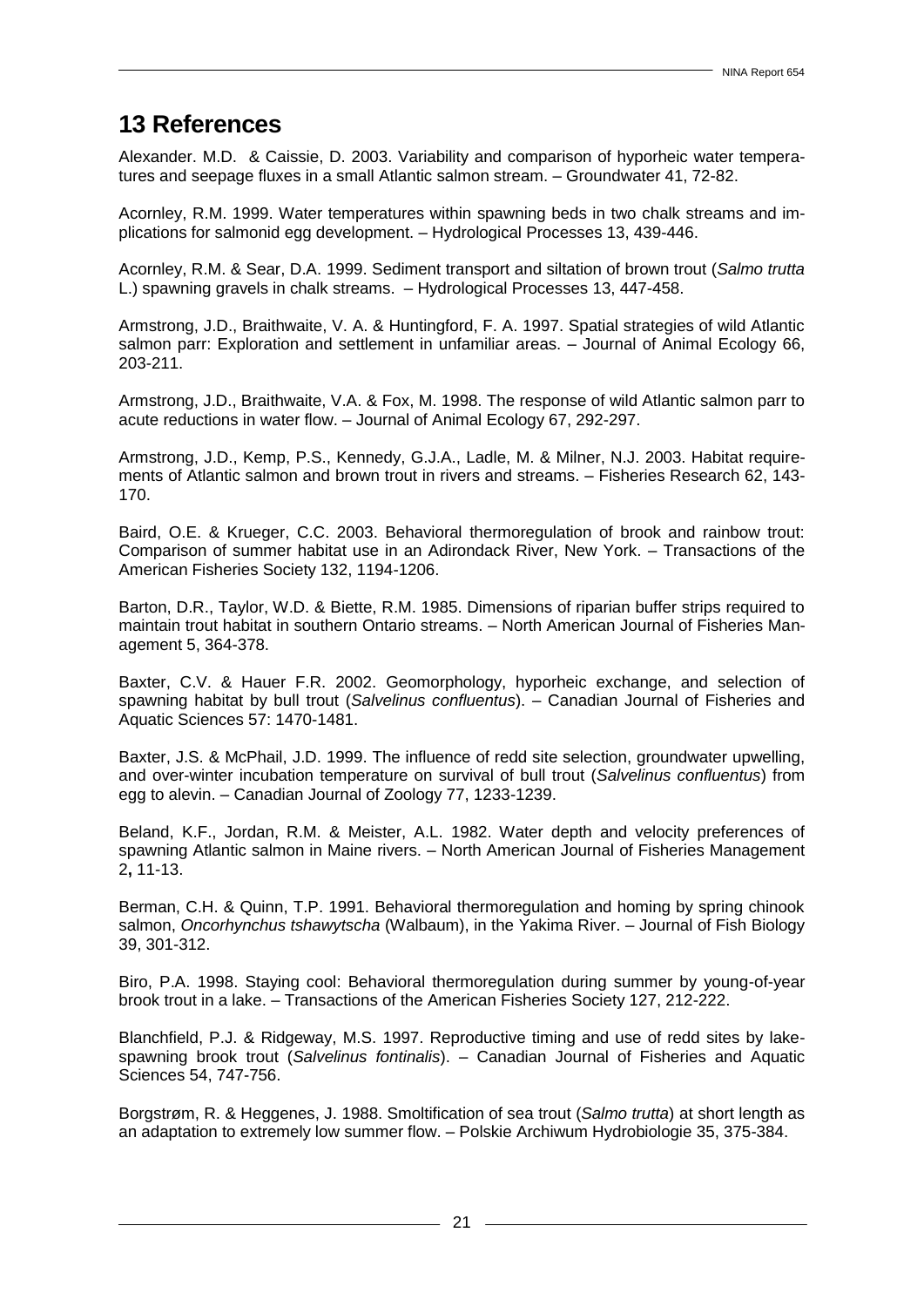Borgstrøm, R. & Museth, J. 2005. Accumulated snow and summer temperature - critical factors for recruitment to high mountain populations of brown trout (*Salmo trutta*). – Ecology of Freshwater Fish 14, 375-384.

Boulton, A.J. 2007. Hyporheic rehabilitation in rivers: restoring vertical connectivity. – Freshwater Biology 52, 632-650. doi: 10.1111/j.1365-2427.2006.01710.

Boulton, A.J., Findlay, S., Marmonier, P., Stanley, E.H. & Valett, H.M. 1998. The functional significance of the hyporheic zone in streams and rivers. – Annual Review of Ecology and Systematics 29, 59-81.

Boulton, A.J., Datry, T., Kasahara, T., Mutz, M. & Stanford, J.A. 2010. Ecology and management of the hyporheic zone: stream-groundwater interactions of running waters and their floodplains. – Journal of the North American Benthological Society 29, 26-40, doi: 10.1899/08- 017.1.

Bowlby, J.N. & Roff, J.C. 1986. Trout biomass and habitat relationships in southern Ontario streams. – Transactions of the American Fisheries Society 115, 503-514.

Boxall, G.D., Giannico, G.R. & Li, H.W. 2008. Landscape topography and the distribution of Lahontan cutthroat trout (*Oncorhynchus clarki henshawi*) in a high desert stream. – Environmental Biology of Fishes 82, 71-84. doi: 10.1007/s10641-007-9254-1.

Brabrand, Å., Koestler, A.G. & Borgstrøm, R. 2002. Lake spawning of brown trout related to groundwater influx. – Journal of Fish Biology 60, 751-763. doi: 10.1006/jfbi.2002.1901.

Brabrand, Å, Koestler, A. & Hørstad, A.S. 2005. Grunnvannstilførsel til Skibotnelva, Rauma, Driva, Vefsna og Lærdalselva som mulig årsak til overlevelse av laksunger ved rotenonbehandling. – University of Oslo, LFI-rapport nr. 236-2005, 37 pp (in Norwegian).

Breau, C., Cunjak, R. A. & Bremset, G. 2007. Age-specific aggregation of wild juvenile Atlantic salmon *Salmo salar* at cool water sources during high temperature events. – Journal of Fish Biology 71, 1179-1191, doi:10.1111/j.1095-8649.2007.01591.

Bremset, G. 2000. Seasonal and diel changes in behaviour, microhabitat use and preferences by young pool-dwelling Atlantic salmon, *Salmo salar*, and brown trout, *Salmo trutta.* – Environmental Biology of Fishes 59, 163-179.

Bremset, G. & Berg, O.K. 1999. Three-dimensional microhabitat use by young pool-dwelling Atlantic salmon and brown trout. – Animal Behaviour 58, 1047-1059.

Bremset, G. & Heggenes, J. 2001. Competitive interactions in young Atlantic salmon (*Salmo salar* L) and brown trout (*Salmo trutta* L) in lotic environments. – Nordic Journal of Freshwater Research 75, 127-142.

Brown, R.S. 1999. Fall and early winter movements of cutthroat trout, Oncorhynchus clarki, in relation to water temperature and ice conditions in Dutch Creek, Alberta. – Environmental Biology of Fishes 55, 359-368.

Brown, R.S., Stanislawski, S.S. & Mackay, W.C. 1995. – Proceedings of the Workshop in Environmental Aspects of River Ice Vol. 12 NHRI Symposium Series 261-278 (National Hydrology Research Institute, Sakatoon, 1994).

Brunke, M. 1999. Colmation and depth filtration within streambeds: Retention of particles in hyporheic interstices. – International Review of Hydrobiology 84, 99-117.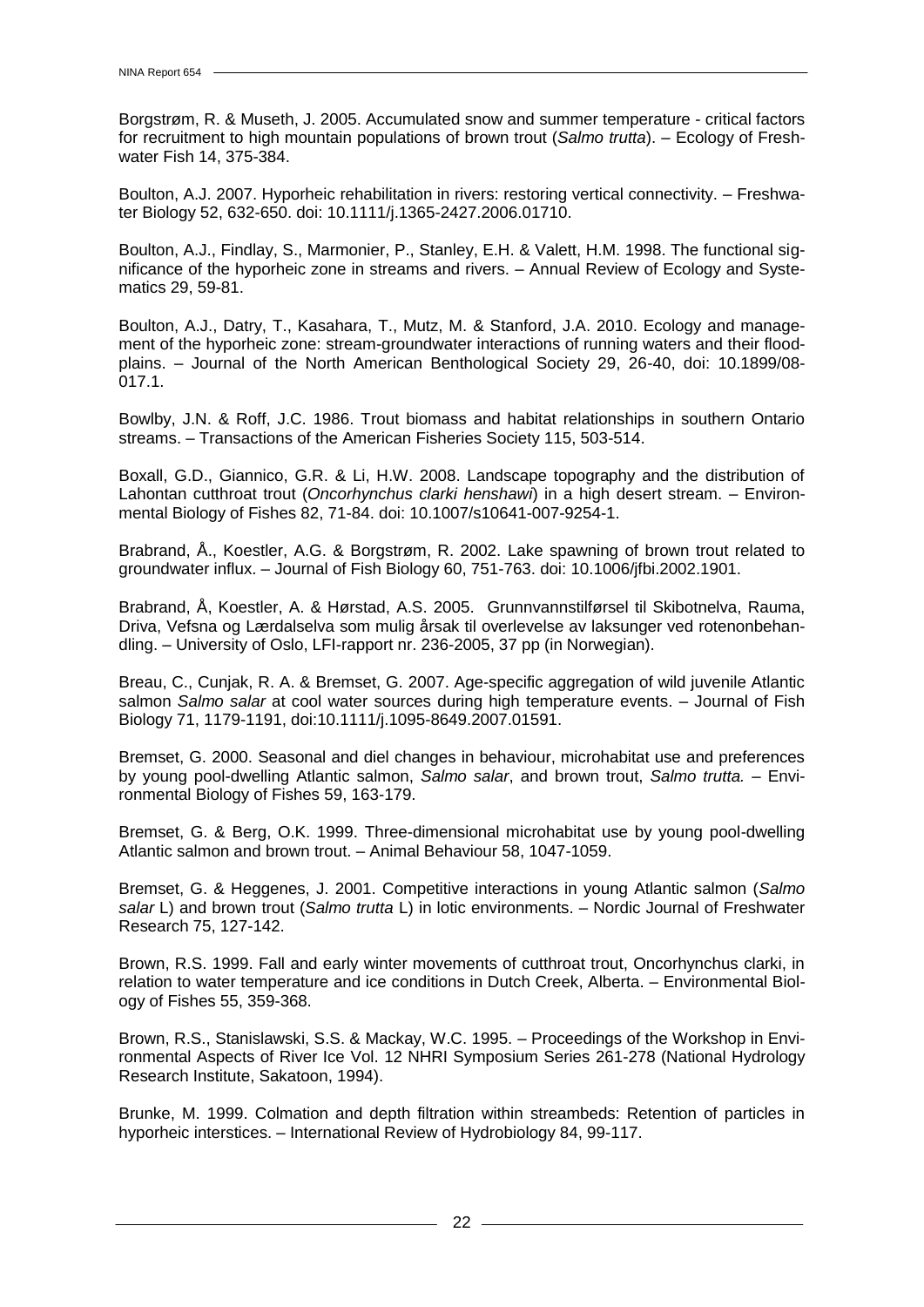Brunke, M. & Gonser, T. 1997. The ecological significance of exchange processes between rivers and groundwater. – Freshwater Biology 37, 1-33.

Brunke, M., Hoehn, E. & Gonser, T. 2003. Patchiness of river-groundwater interactions within two floodplain landscapes and diversity of aquatic invertebrate communities. – Ecosystems 6, 707-722. doi: 10.1007/s10021-002-0110-z.

Champigneulle, A., Largiader, C.R. & Caudron, A. 2003. Reproduction of the brown trout (*Salmo trutta* L.) in the torrent of Chevenne, Haute-Savoie. An original functioning? – Bulletin Francais de la Peche et de la Pisciculture 369, 41-69.

Colleuille, H., Dimakis, P. & Wong, W.K. 2005. Elv og grunnvann. Sluttrapport – Oppsummering og anbefalinger. – Norges Vassdrags- og energidirektorat, rapport Miljøbasert vannføring 8-2005, 39 pp. (in Norwegian).

Crisp, D.T. & Carling. P.A. 1989. Observations on siting, dimensions and structure of salmonid redds. – Journal of Fish Biology 34,119-134.

Cunjak, R.A. & Power, G. 1987. The feeding and energetics of stream-resident trout in winter. – Journal of Fish Biology 31, 493-511.

Cunjak, R.A., Power, G. & Barton, D.R. 1986. Reproductive habitat and behaviour of anadromous Arctic char (*Salvelinus alpinus*) in the Koroc River, Quebec. – Canadian Naturalist 113, 383-387.

Cunjak, R.A., Prowse, T.D. & Parrish, D.L. 1998. Atlantic salmon (*Salmo salar)* in winter: the season of parr discontent? – Canadian Journal of Fisheries and Aquatic Sciences, Supplement 1 55, 161-180.

Curry, R.A. & Noakes, D.L.G. 1995. Groundwater and the selection of spawning sites by brook trout (*Salvelinus fontinalis*). – Canadian Journal of Fisheries and Aquatic Sciences 52, 1733- 1740.

Curry, R.A., Noakes, D.L.G. & Morgan, G.E. 1995. Groundwater and the incubation and emergence of brook trout (*Salvelinus fontinalis*). – Canadian Journal of Fisheries and Aquatic Sciences 52, 1741-1749.

Douglas, T. 2006. Review of groundwater-salmon interactions in British Columbia Vancouver, Watershed Watch Salmon Society and Water & Duncan Gordon Foundation.

Ebersole, J.L., Liss, W.J. & Frissell, C.A. 2001. Relationship between stream temperature, thermal refugia and rainbow trout *Oncorhynchus mykiss* abundance in arid-land streams in the northwestern Unites States. – Ecology of Freshwater Fish 10, 1-10.

Elliott, J.M. 1994. Quantitative ecology and the brown trout. – Oxford University Press, Oxford.

Finstad, A.G., Armstrong, J.D. & Nislow, K.H. 2011. Freshwater habitat requirements of Atlantic salmon. – Atlantic salmon ecology, Aas, Ø., Einum, S., Klemetsen, A., & Skurdal, J. (eds.). Blackwell Publishing Ltd, pp. 67-88.

Flodmark, L.E.W., Vøllestad, L.A. & Forseth, T. 2004. Performance of juvenile brown trout exposed to fluctuating water level and temperature. – Journal of Fish Biology 65, 460-470. doi: 10.1111/j.1095-8649.2004.00463.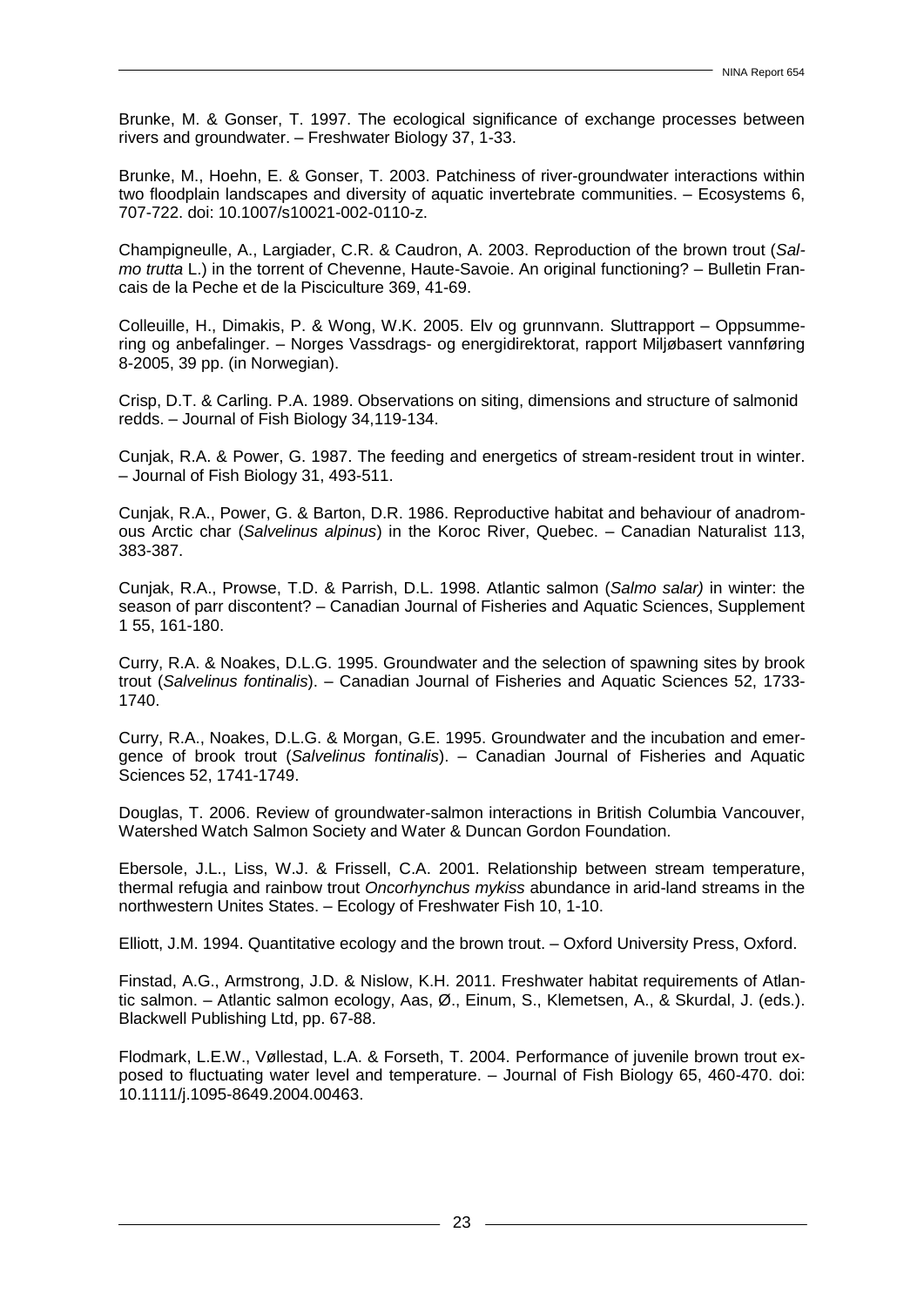Flodmark, L.E.W., Forseth, T., L'Abee-Lund, J.H. & Vøllestad, L.A. 2006. Behaviour and growth of juvenile brown trout exposed to fluctuating flow. – Ecology of Freshwater Fish 15, 57- 65. doi: 10.1111/j.1600-0633.2006.00127.

Fretwell, S.D. & Lucas, H.L. 1970. On territorial behavior and other factors influencing habitat distribution in birds. – Acta Biotheoretica 19, 16-36.

Garrett, J.W., Bennett, D.H. & Clarke, L.R. 1998. Enhanced incubation success for kokanee spawning in groundwater upwelling sites in a small Idaho stream. – North American Journal of Fisheries Management 18, 925-930.

Geist, D.R. 2000. Hyporheic discharge of river water into fall chinook salmon (*Oncorhynchus tshawytscha*) spawning areas in the Hanford reach, Columbia River. – Canadian Journal of Fisheries and Aquatic Sciences 57, 1647-1656).

Geist, D.R., Hanrahan, T.P., Arntzen, E.V.. McMichael, G.A., Murray, C.J. & Chien, Y.J. 2002. Physiochemical characteristics of the hyporheic zone affect redd site selection by chum salmon and fall chinook salmon in the Columbia River. – North American Journal of Fisheries Management 22, 1077-1085.

Gibson, R.J. 1966. Some factors influencing the distribution of brook trout and young Atlantic salmon. – Journal of the Fisheries Research Board of Canada 23, 1977-1980.

Greig, S. M., Sear, D. A. & Carling, P. A. 2007. A review of factors influencing the availability of dissolved oxygen to incubating salmonid embryos. – Hydrological Processes 21, 323-334.

Halleraker, J.H., Saltveit, S.J., Harby, A., Arnekleiv, J.V., Fjeldstad, H.-P. & Kohler, B. 2003. Factors influencing stranding of wild juvenile brown trout (*Salmo trutta*) during rapid and frequent flow decreases in an artificial stream. – River Research and Applications 19, 589-603, doi: 10.1002/rra.752.

Hannah, D.M., Malcolm, I.A., Soulsby, C. & Youngson, A.F. 2004. Heat exchanges and temperatures within a salmon spawning stream in the cairngorms, Scotland: Seasonal and subseasonal dynamics. – River Research and Applications 20, 635-652.

Hancock, P.J., Boulton, A.J. & Humphreys, W.F. 2005. Aquifers and hyporheic zones: Towards an ecological understanding of groundwater. – Hydrogeology Journal 13, 98-111,

Hansen, E.A. 1975. Some effects of groundwater on brown trout redds. – Transactions of the American Fisheries Society 1, 100-110.

Harper, D.D. & Farag A.M. 2004. Winter habitat use by cutthroat trout in the Snake River near Jackson, Wyoming. – Transactions of the American Fisheries Society 133, 15-25.

Harwood, A.J., Metcalfe, N.B., Griffiths, S.W. & Armstrong, J.D. 2002. Intra- and inter-specific competition for winter concealment habitat in juvenile salmonids. – Canadian Journal of Fisheries and Aquatic Sciences 59, 1515-1523, doi: 10.1139/f02-119.

Hayes, J.W. & Baird, D.B. 1994. Estimating relative abundance of juvenile brown trout in rivers by underwater census and electrofishing. – New Zealand Journal of Marine and Freshwater Research 28, 243-253.

Hayes, J.W., Stark, J.D. & Shearer, K.A. 2000. Development and test of a whole-lifetime foraging and bioenergetics growth model for drift-feeding brown trout. – Transactions of the American Fisheries Society 129, 315-332.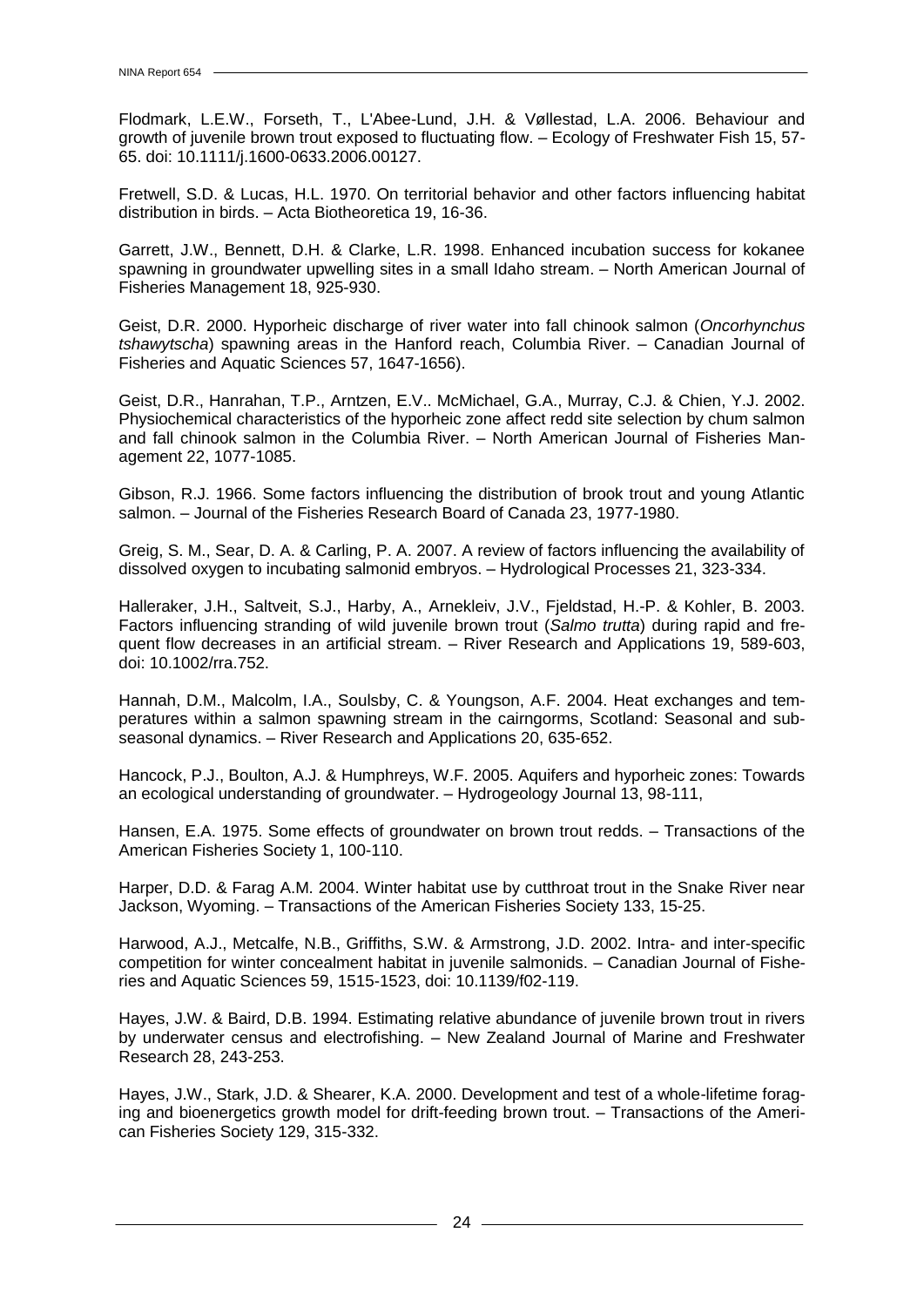Hayes, J.W., Hughes, N.F. & Kelly, L.H. 2007. Process-based modelling of invertebrate drift transport, net energy intake and reach carrying capacity for drift-feeding salmonids. – Ecological Modelling 207, 171-188. doi: 10.1016/j.ecolmodel.2007.04.032.

Heggberget, T.G., Haukebø, T., Mork, J. & Ståhl, G. 1988. Temporal and spatial segregation of spawning in sympatric populations of Atlantic salmon, *Salmo salar* L., and brown trout, *Salmo trutta* L. – Journal of Fish Biology 33, 347-356.

Heggenes, J., Krog, O.M.W., Lindås, O.R., Dokk, J.G. & Bremnes, T. 1993. Homeostatic behavioural responses in a changing environment: brown trout (*Salmo trutta*) become nocturnal during winter. – Journal of Animal Ecology 62, 295-308.

Heggenes, J., Omholt, P.K., Kristiansen, J.R., Sageie, J., Økland, F., Dokk, J.G. & Beere, M.C. 2007. Movements by wild brown trout in a boreal river: response to habitat and flow contrasts. – Fisheries Management and Ecology 14, 333-342. doi: 10.1111/j.1365-2400.2007.00559.

Holierhoek, A.M. & Power, G. 1995. Responses of wild, juvenile Arctic char to cover, light and predator threat. – Nordic Journal of Freshwater Research 71, 296-308.

Huusko, A., Greenberg, L..A., Stickler, M., Linnansaari, T., Nykänen, M., Vehanen, T., Koljonen, S., Louhif, P. & Alfredsen, K. 2007. Life in the ice lane: the winter ecology of stream salmonids. – River Research and Applications 23, 469-491. doi:10.1002/rra.999.

Hynes, H.B.N. 1983. Groundwater and stream ecology. – Hydrobiologia 100, 93-99.

Jeffrey, K.A., Beamish, F.W. & Kolton, R.J. 1986. Effects of the lampricide, 3-trifluoromethyl-4 nitrophenol (TFM) on the macroinvertebrates within the hyporheic region of a small stream. – Hydrobiologia 134, 43-51.

Johnson, J.H. & Douglas, K.A. 2009. Diurnal stream habitat use of juvenile Atlantic salmon, brown trout and rainbow trout in winter. – Fisheries Management and Ecology 16, 352-359. doi: 10.1111/j.1365-2400.2009.00680.

Johnson, J.H., Nack, C.C. & McKenna, J.E. 2010. Migratory salmonid redd habitat characteristics in the Salmon River, New York. – Journal of Great Lakes Research 36, 387-392.

Jonsson, B. & Jonsson, N. 2002. Migration of anadromous brown trout *Salmo trutta* in a Norwegian river. – Freshwater Biology 47, 1391-1401.

Klemetsen, A., Amundsen, P.-A., Dempson, J.B., Jonsson, B., Jonsson, N., O'Connell, M.F. & Mortensen, E. 2003. Atlantic salmon *Salmo salar* L., brown trout *Salmo trutta* L. and Arctic charr *Salvelinus alpinus* (L.): a review of aspects of their life histories. – Ecology of Freshwater Fishes 12, 1-59.

Kondolf, G.M. & Wolman, M.G. 1993. The sizes of salmonid spawning gravels. – Water Resources Research 29, 2275-2285.

Koestler, A. & Brabrand, Å. 2001. Grunnvann som mulig årsak til mislykkede rotenonbehandlinger. – Vann 1, 29-35 (in Norwegian).

Leek, R., Wu, J.Q., Wang, L., Hanrahan, T.P., Barber, B.E. & Qiu, H. 2009. Heterogeneous characteristics of streambed saturated hydraulic conductivity of the Touchet River, south eastern Washington, USA. – Hydrological Processes 23, 1236-1246.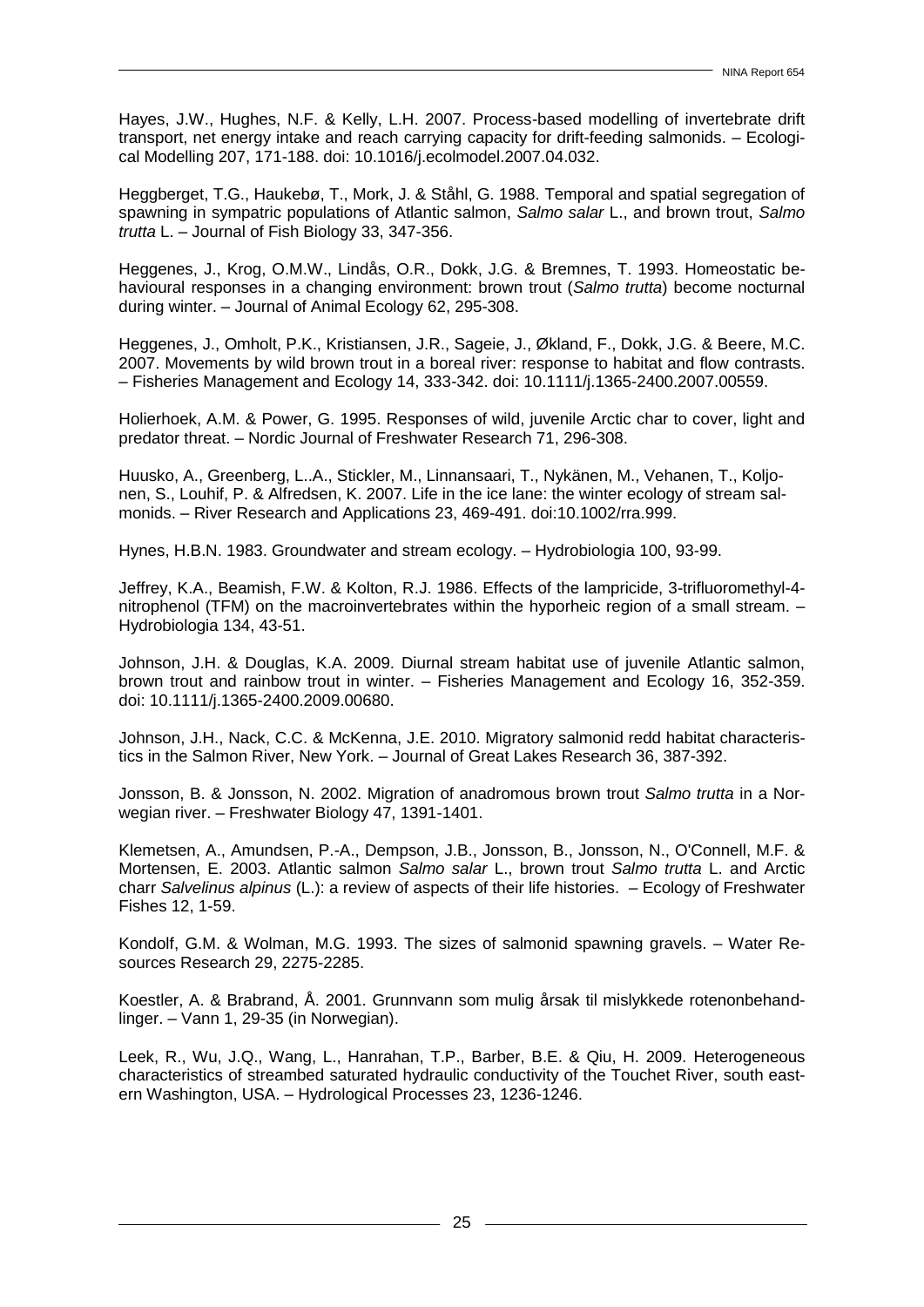Linnansaari, T., Alfredsen, K., Stickler, M., Arnekleiv, J.V., Harby, A. & Cunjak, R.A. 2009. Does ice matter? Site fidelity and movements by Atlantic salmon (*Salmo salar* L.) parr during winter in a substrate enhanced river reach. – River Research and Application 25, 773-787. doi: 10.1002/rra.1190.

Louhi, P., Mäki-Petays, A. & Erkinaro, J. 2008. Spawning habitat of Atlantic salmon and brown trout: General criteria and intragravel factors. – River Research and Applications 24, 330-339.

Malard, F., Tockner, K., Dole-Olivier, M-J. & Ward, J. 2002. A landscape perspective on surface-subsurface hydrological exchanges in river corridors. – Freshwater Biology 47, 621-640.

Malcolm, I.A., Youngson, A.F. & Soulsby, C. 2003. Survival of salmonid eggs in a degraded gravel-bed stream: effects of groundwater-surface water interactions. – River Research and Applications 19, 303-316.

Malcolm, I.A., Soulsby, C., Youngson, A.F. & Tetzlaff, D. 2009. Fine scale variability of hyporheic hydrochemistry in salmon spawning gravels with contrasting groundwater-surface water interactions. – Hydrogeology Journal 17, 161-173.

Matthews, K.R. & Berg, N.H. 1997. Rainbow trout responses to water temperature and dissolved oxygen stress in two southern California stream pools. – Journal of Fish Biology 50, 50- 67.

Moir, H.J., Soulsby, C. & Youngson, A.F 1998. Hydraulic and sedimentary characteristics of habitat utilized by Atlantic salmon for spawning in the Girnock Burn, Scotland. – Fisheries Management and Ecology 5, 241-254.

Moir, H.J., Soulsby, C. & Youngson, A.F. 2002. Hydraulic and sedimentary controls on the availability and use of Atlantic salmon (*Salmo salar*) spawning habitat in the River Dee system, north-east Scotland. – Geomorphology 45, 291-308.

Milner, N. J., Elliott, J. M., Armstrong, J. D., Gardiner, R., Welton, J. S. & Ladle, M. 2003. The natural control of salmon and trout populations in streams. – Fisheries Research 62, 111-125.

Nislow, K.H., Folt, C.L. & Parrish, D.L. 1999. Favorable foraging locations for young Atlantic salmon: Application to habitat and population restoration. – Ecological Applications 9, 1085- 1099.

Olsen, D.A. & Young, R.G. 2009. Significance of river-aquifer interactions for reach-scale thermal patterns and trout growth potential in the Motueka River, New Zealand. – Hydrogeology Journal 17, 175-183.

Orghidan, T. 1959. Ein neuer Lebensraum des unterirdischen Wassers: Der hyporheische Biotop. – Archiv für Hydrobiologie 55, 392-414.

Peterson, N.P. 1982. Population characteristics of juvenile coho salmon (*Oncorhynchus kisutch*) overwintering in riverine ponds. – Canadian Journal of Fisheries and Aquatic Sciences 39, 1303-1307.

Power, G., Brown, R.S. & Imhof, J.G. 1999. Groundwater and fish - insights from northern North America. – Hydrological Processes 13, 401-422.

Pulliam, H.R. 1988. Sources, sinks and population regulation. – American Naturalist 132, 652- 661.

Ridgeway, M.S. & Blanchfield, P.J. 1998. Brook trout spawning areas in lakes. – Ecology of Freshwater Fish 7, 140-145.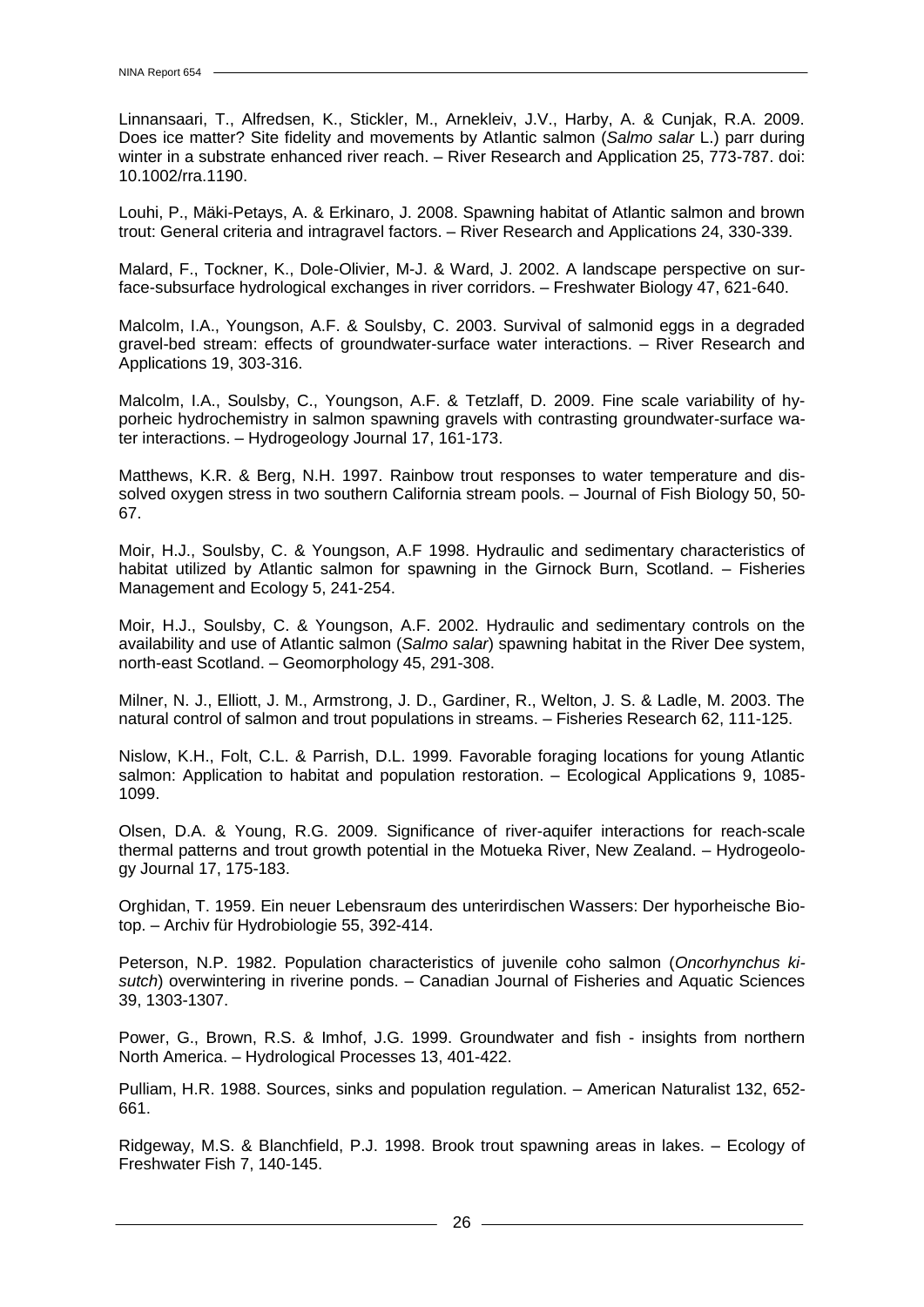Riley, W.D., Maxwell, D.L., Pawson, M.G & Ives, M.J. 2009. The effects of low summer flow on wild salmon (*Salmo salar*), trout (*Salmo trutta*) and grayling (*Thymallus thymallus*) in a small stream. – Freshwater Biology 54, 2581-2599.

Rimmer, D.M., Paim, U. & Saunders, D.L. 1984. Changes in the selection of microhabitat by juvenile Atlantic salmon (*Salmo salar*) at the summer-autumn transition in a small river. – Canadian Journal of Fisheries and Aquatic Sciences 41, 469-475.

Saltveit, S.J., Halleraker, J.H, Arnekleiv, J.V. & Harby, A. 2001. Field experiments on stranding in juvenile Atlantic salmon (*Salmo salar*) and brown trout (*Salmo trutta*) during rapid flow decreases caused by hydropeaking. – Regulated Rivers Research and Management 17, 609- 622.

Sear, D.A., Armitage, P.D. & Dawson, F.H. 1999. Groundwater dominated rivers. – Hydrological Processes 13, 255-276.

Shirvell, C.S. & Dungey, R.G. 1983. Microhabitats chosen by brown trout for feeding and spawning in rivers. – Transactions of American Fisheries Society 112, 355-367.

Slobodkin, L.R. & Rapoport, A. 1974. An optimum strategy of evolution. – Quarterly Review of Biology and Systematics 49, 181-200.

Soulsby, C., Malcolm, I.A., Tetzlaff, D. & Youngson, A.F. 2009. Seasonal and inter-annual variability in hyporheic water quality revealed by continuous monitoring in a salmon spawning stream. – River Research and Applications 10, 1304-1319. doi**:** 10.1002/rra.1241

Stickler, M., Alfredsen, K., Linnansaari, T. & Fjeldstad, H.-P. 2010. the influence of dynamic ice formation on hydraulic heterogeneity in steep streams. – River Research and Applications 26, 1187-1197. doi:10.1002/rra.1331.

Torgersen, C.E., Price, D.M. & Li, H.W. 1999. Multiscale thermal refugia and stream habitat associations of chinook salmon in northeastern Oregon. – Ecological Applications 9, 301-319.

West, L.R., Smith, M.W., Barber, W.E., Reynolds, J.B. & Hop, H. 1992. Autumn migration and overwintering of Arctic grayling in coastal streams of the Arctic National Wildlife Refuge, Alaska. – Transactions of the American Fisheries Society 121, 709-715.

Witzel, L.D. & MacCrimmon, H.R. 1983. Redd-site selection by brook trout and brown trout in southwestern Ontario streams. Transactions of the American Fisheries Society 112, 760-771.

Wollebæk, J.,Thue, R. & Heggenes, J. 2008. Redd site microhabitat utilization and quantitative models for wild large brown trout in three contrasting boreal rivers. – North American Journal of Fisheries Management 28,1249-1258. doi: 10.1577/m07-069.1

Wood, P.J., Boulton, A.J., Little, S. & Stubbington, R. 2010. Is the hyporheic zone a refugium for aquatic macroinvertebrates during severe low flow conditions? – Fundamental and Applied Limnology 176, 377-390. doi: 10.1127/1863-9135/2010/0176-0377.

Zimmer, M.P. & Power, M. 2006. Brown trout spawning habitat selection preferences and redd characteristics in the Credit River, Ontario. – Journal of Fish Biology 68, 1333-1346.

Økland, F., Thorstad, E.B. & Næsje, T.F. 2004. Is Atlantic salmon production limited by numbers of territories? – Journal of Fish Biology 65, 1047-1055.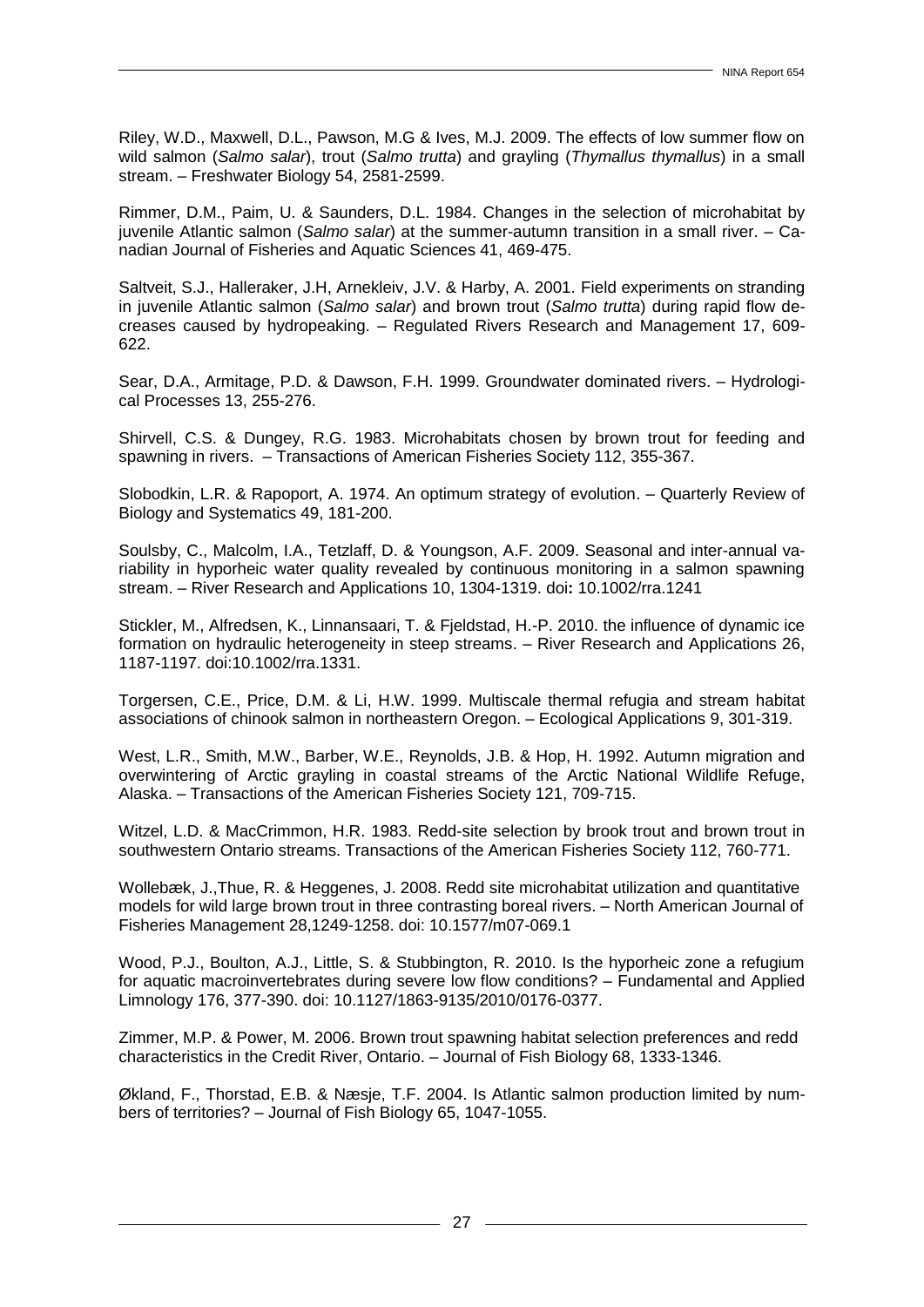Åtland, A. 1998. Behavioural responses of brown trout, *Salmo trutta*, juveniles in concentration gradients of pH and Al - a laboratory study. – Environmental Biology Of Fishes 53, 331-345.

Åtland, A. & Barlaup, B.T. 1995. Avoidance of toxic mixing zones by Atlantic salmon (*Salmo salar* L.) and brown trout (*Salmo trutta* L.) in the limed River Audna, southern Norway. – Environmental Pollution 90, 203-208.

Åtland, A. & Barlaup, B.T. 1996. Avoidance behaviour of Atlantic salmon (*Salmo salar* L.) fry in waters of low pH and elevated aluminum concentration: Laboratory experiments. - Canadian Journal of Fisheries and Aquatic Sciences 53, 1827-1834.